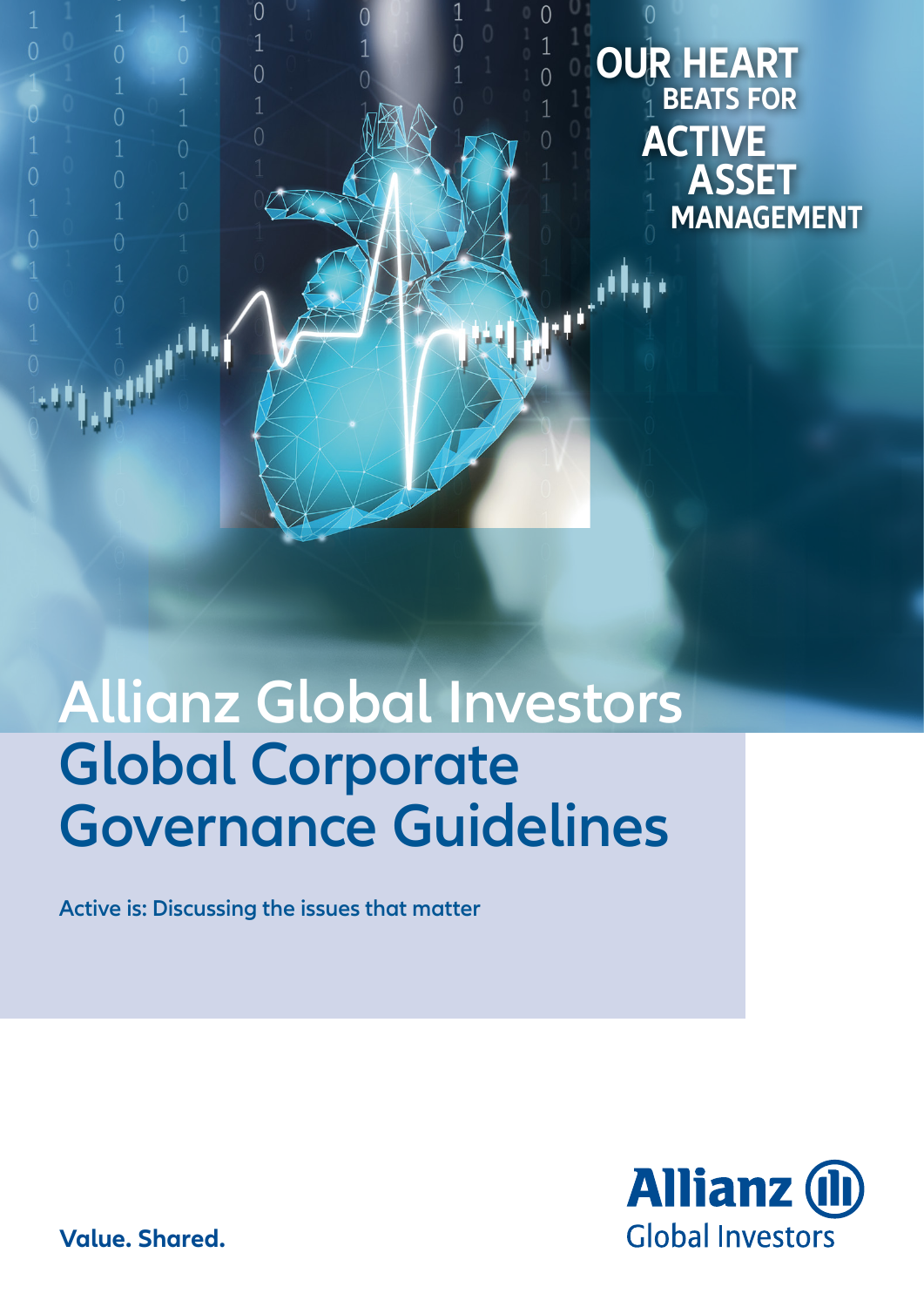# **Preamble**

**Allianz Global Investors (AllianzGI) is a trusted partner for clients across all major asset classes. Our teams can be found in 24 markets worldwide, with a strong presence in the US, Europe and Asia-Pacific.** 

With an integrated investment platform consisting of over 730 investment professionals, we cover all major business centres and growth markets. Our global capabilities are delivered through local teams to ensure best-in-class service.

Our parent company, Allianz SE, is one of the leading financial service providers worldwide. Allianz SE operates in over 70 countries, serving more than 92 million customers around the globe.

AllianzGI has implemented policies and procedures that it believes are reasonably designed to ensure AllianzGI satisfies its fiduciary obligation to vote proxies in the best interests of its clients. Based on that fiduciary obligation, AllianzGI has adopted the Global Corporate Governance Guidelines ("Guidelines") described in this document. The Guidelines provide a general framework for our proxy voting analysis and are intended to address the most significant and frequent voting issues that arise at our investee companies' shareholder meetings.

However, the Guidelines are not rigid rules and AllianzGI's consideration of the merits of a particular proposal may cause AllianzGI to vote in a manner that deviates from the Guidelines. AllianzGI invests time and resources evaluating corporate governance and proxy voting issues on a caseby-case basis. These decisions take into account companies' explanations of their governance structures and practices, variances across markets in regulatory and legal frameworks, best practices, and disclosure regimes. Our votes are cast in the long-term interest of the company and its investors, following analysis of the impact each issue will have on long-term investment value.

AllianzGI is committed to and actively encourages open dialogue with investee companies on corporate governance, proxy voting and broader sustainability issues in advance of shareholder meetings. Our approach to proxy voting and company engagement is set out in AllianzGI's Stewardship Statement, which also explains how we manage conflicts of interests that may arise in relation to our stewardship activities.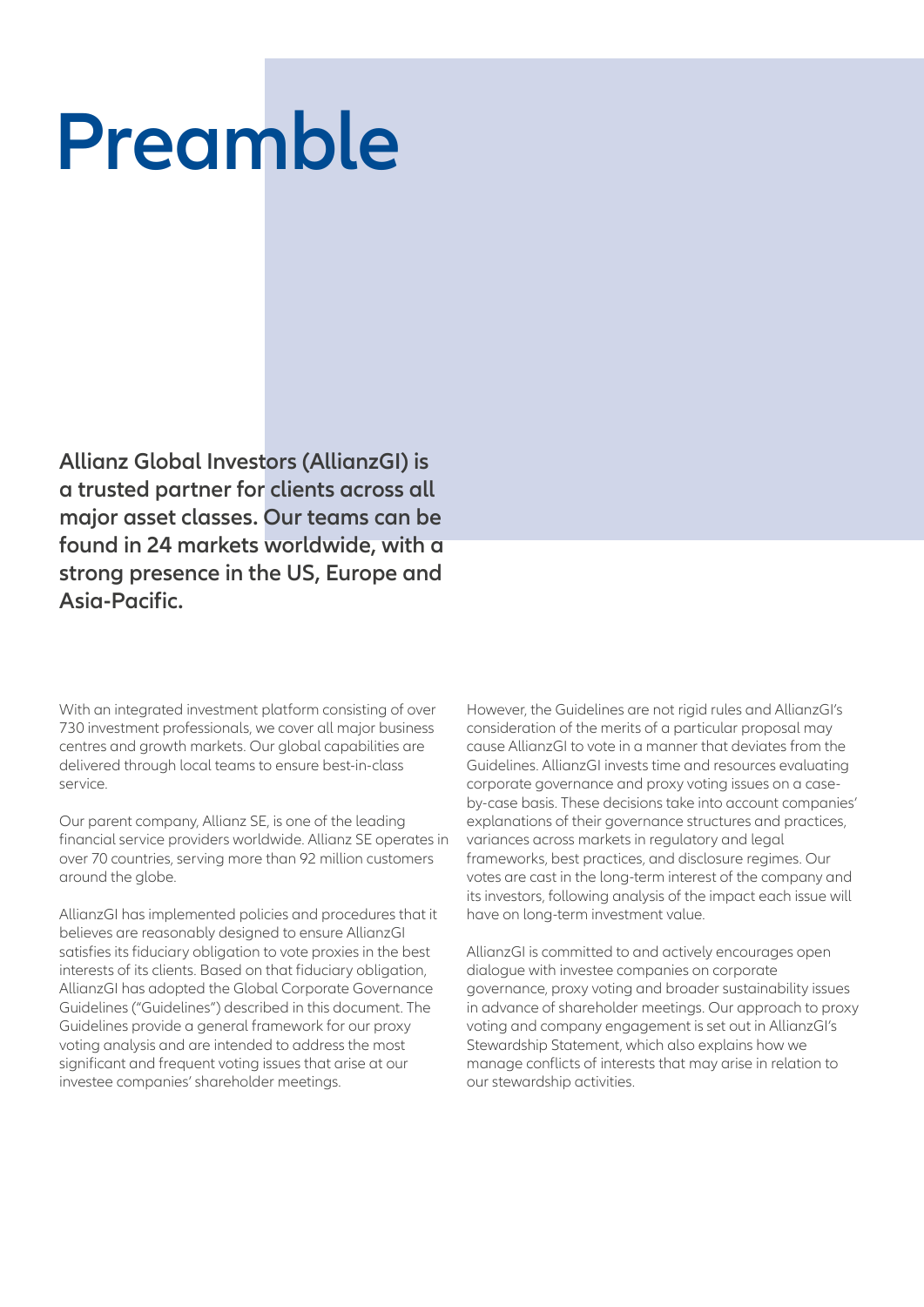# **Disclaimer**

AllianzGI has the sole discretion to vote proxies in the best interests of its clients, independently of influence, either directly or indirectly, by parent or other affiliated companies. The Guidelines represent the views and guidance of AllianzGI as at the date of publication and are subject to change at any time.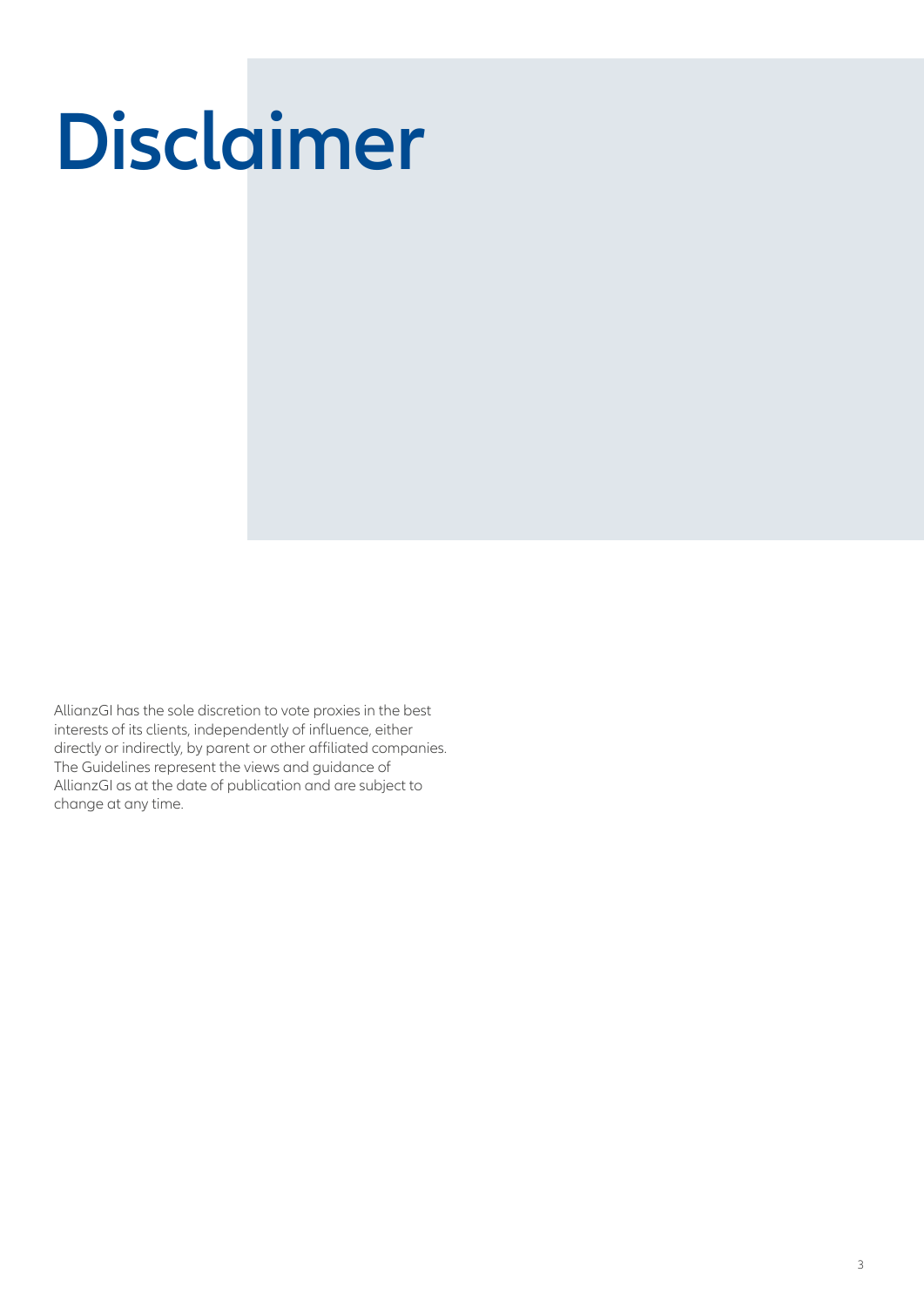# **Board of Directors**

### **Role, composition and effectiveness**

Composition and effectiveness of the board of directors is fundamental to robust corporate governance practices and is of utmost importance to the long-term success of businesses, their investors and other stakeholders.

The key responsibilities of the board include: setting and testing the strategy proposed by the executive and overseeing its execution, determining risk appetite for the business, ensuring independence and effectiveness of external audit, succession planning for both the executive and the board as a whole, and creating a culture that promotes desired behaviours and encourages employees to act with integrity.

The term "board" in this document covers the unitary board, the two-tier board and the unitary board supported by an executive body whose members may or may not be members of the public company board. In companies with a two-tier board structure, the term "executive director" applies to Management Board members, and the term "non-executive director" applies to Supervisory Board members.

The composition of a board of directors will vary based on the board structure and the legal and regulatory framework applicable to the company. A company's ownership structure is another powerful factor that can shape the composition of its board.

Notwithstanding these differences, our research and experience suggests that there are certain universal principles which help to create effective company boards that lead and contribute to long-term value creation for both the company's investors and other key stakeholders. We, therefore expect boards of all companies to:

- Have a mix of competences, skills and experience that would enable effective supervision and advice to the management across all aspects of the company's activities that are critical to the success of the business.
- Exhibit essential diversity attributes determined by key characteristics of the business, including its products and services, geography of operations, demographics of customer base and workforce, expectations of its key stakeholders, as well as existing and emerging areas of risk and technological developments. Boards should aim for a diversity of perspectives and experience, including professional experience, gender, psychological type, ethnicity, as well as national, cultural and social background that would add value to board and management deliberations and decision-making.
- Include an adequate number of high quality independent directors with sufficient powers to protect the interests of unaffiliated investors and other stakeholders in situations where conflicts of interests might arise.
- Ensure that board size, composition and processes are optimal for

maximum board effectiveness, finding a balance between continuity and fresh perspectives and taking timely action to address emerging issues through board refreshment.

- Ascertain that all board members have sufficient time and energy to fulfil their responsibilities towards the company, its investors and other stakeholders, both under normal circumstances and in extraordinary situations that may pose significant additional demands on directors' time.
- Establish accountability of all board members to shareholders through regular board elections and dialogue with investors, and ensure directors have direct exposure to other key stakeholders as appropriate.

AllianzGI's general expectations of board composition and practices are set out below. However, we understand that each company's circumstances are unique and will be keen to learn how alternative governance structures and practices benefit their business, investors and other key stakeholders, and how potential governance risks are addressed.

#### **Size, independence and diversity**

AllianzGI believes that for maximum effectiveness a board should include between five and 15 directors and up to 20 directors for companies with codetermination structures. We accept,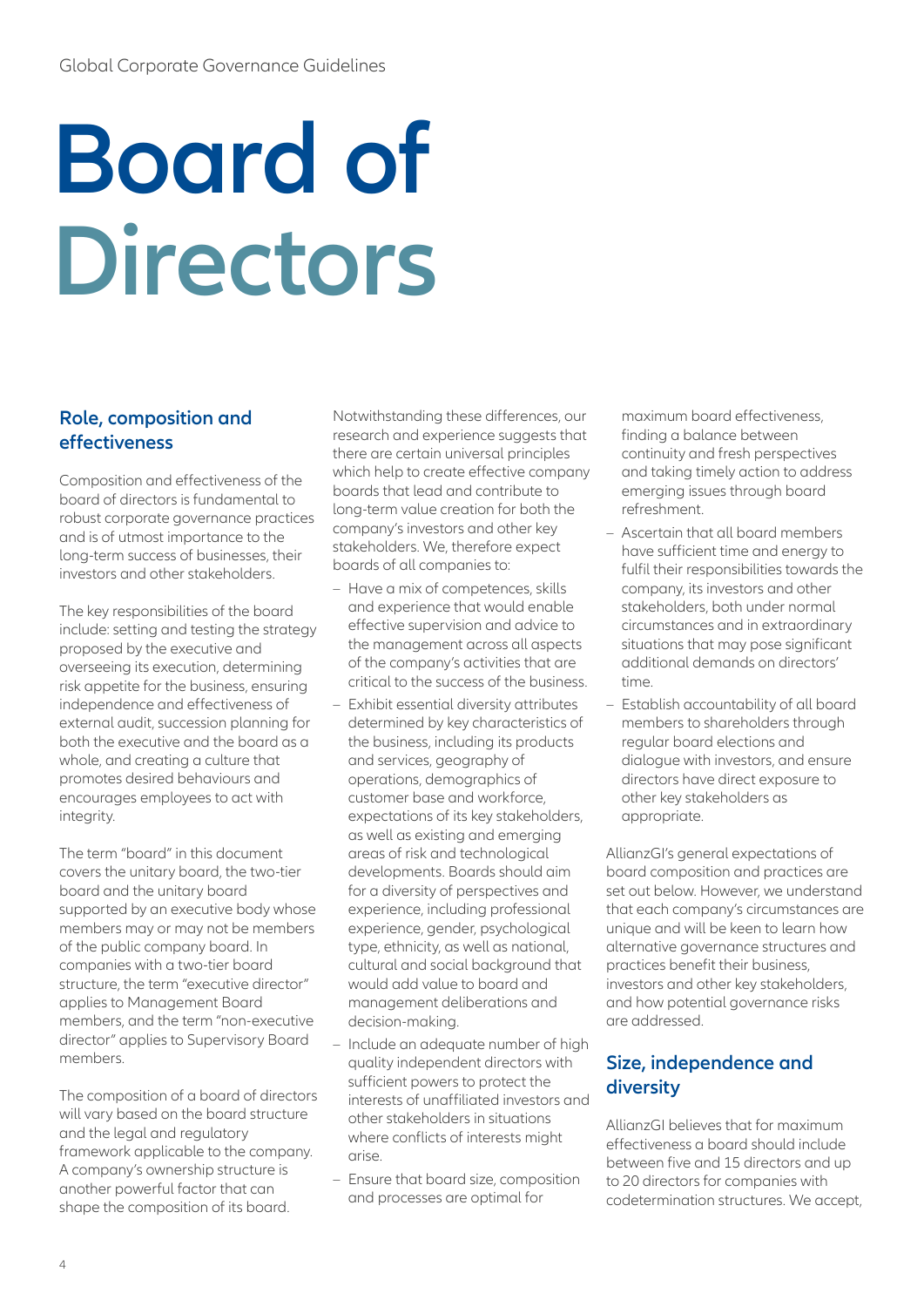however, that an optimal board size depends on the company's circumstances and a larger or a smaller board may be appropriate. Therefore, we will be looking at the board composition and processes before making voting decisions.

In companies with unitary board structures, AllianzGI advocates a good balance between executive and nonexecutive directors. We generally see it as a healthy practice for companies to have more than one executive director on the board.

In companies with a dual board structure, where management and supervisory responsibilities are split, having a former executive can also benefit the board and investors by bringing in-depth knowledge of the company to the supervisory board; however, this needs to be carefully weighed against the benefits of adding external knowledge and perspectives, particularly where boards also comprise employee representatives.

Investors find it both important and helpful to understand how the board fulfils its responsibilities and exercises its supervisory functions, particularly in relation to overseeing the implementation of the business strategy by the management. The flow of information to the board, board governance and decision making processes, directors' interactions with senior management outside of formal board meetings, and deep understanding of expectations and concerns of the company's main stakeholders are of critical importance to board effectiveness and, consequently, a strong area of interest for investors.

AllianzGI places great importance on having a critical mass of unquestionably independent nonexecutive directors on the board to ensure that the interests of unaffiliated shareholders are protected and conflicts of interests are managed effectively at all times. In general, we expect the majority of directors at widely held companies to be unquestionably independent.

While we would like to see the majority independence standard adhered to by all boards, we understand that this may not always be achievable in the cases of controlled companies, companies with co-determination structures and smaller public companies. Our expectation in such cases is for a minimum of one-third independent directors, which provides the necessary balance between objectivity, protection of minority interests and flexibility to shape an effective board that both reflects the company's governance and/or ownership structure and helps the company to achieve its business objectives.

In markets where establishing effective majority independent boards continues to be challenging for many companies (e.g. developing markets, South Korea, Japan) we would also expect a minimum of one-third of independent directors. However, we encourage companies to develop a clear roadmap in establishing majority board independence over time and seek to identify and attract independent candidates that would add value to the board and to the business. AllianzGI defines director independence as being free of conflicts of interest or relationships with the company that may affect his/her independence of judgement. The circumstances that, in our view, can affect directors' independence include, but are not limited to the following:

- Current employment by the company;
- Previous executive position at the company (a"cooling off" period of five years or longer prior to appointment will be considered a mitigating factor);
- Close family ties with the company's directors, senior employees or advisors;
- Board tenure of more than 12 years;
- Cross-directorships or significant links with other directors (e.g. interlocking boards);
- – Large shareholding (≥5%) or affiliation with a special interest group (e.g. trade unions, government, affiliated companies, etc.);
- Significant commercial involvement with the company as a professional adviser, major supplier or customer; or
- Entitlement to performance-related pay, stock options, pension, or receiving benefits in the form of large donations to charitable causes of their choice.

AllianzGI believes that healthy gender balance can positively influence group dynamics, leading to better decisionmaking. For this reason, we encourage all boards and management teams to strive for at least 30% representation of each gender. We also expect to see national and ethnic diversity that appropriately reflects the geographic footprint and employee/customer base of the business, as well as other diversity attributes at board level that can improve its effectiveness. We welcome disclosure of specific diversity targets set by the board and reporting on performance against these targets.

#### **Board leadership**

AllianzGI believes that the roles of Chairman and Chief Executive Officer should be separate to ensure a clear division of responsibility at the top of the company. For this reason, AllianzGI will normally support resolutions requiring an independent chair. However, we may support the appointment of a combined Chairman/ CEO where:

- The combination of the roles is temporary and covers a restructuring or a transition period of no longer than 3 years; or
- The board meets AllianzGI's independence criteria, has a Senior/ Lead Independent Director appointed to counterbalance the concentration of power at the top, and there are no major concerns over governance practices at the company.

AllianzGI has a strong preference for an independent non-executive Chairman of the board. However, we may support the election of a nonindependent Chairman if his/her election is well justified and deemed to be in the interests of the company and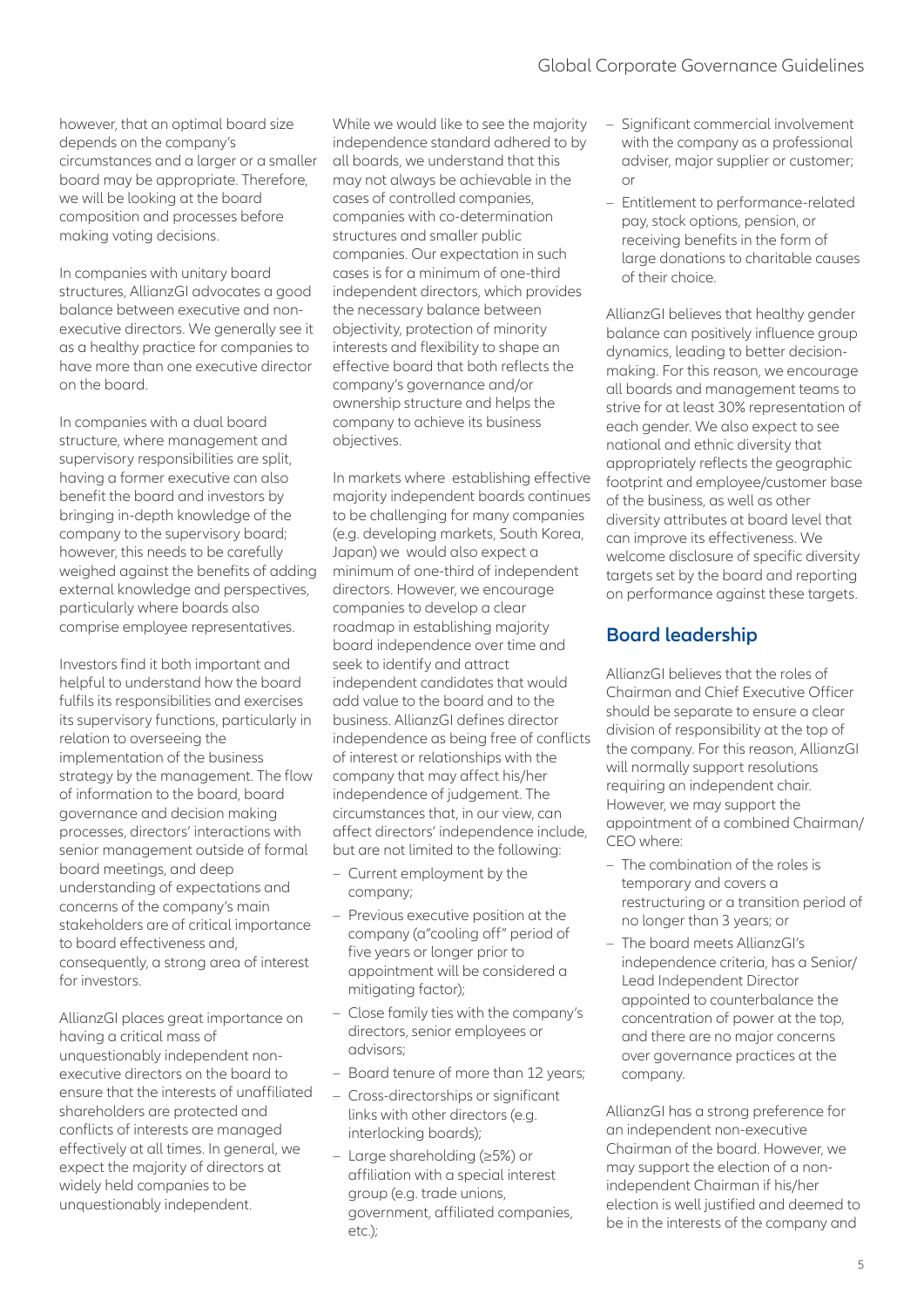its investors, and provided the board has an appropriate balance of independence. AllianzGI expects a Senior/Lead Independent Director to be appointed in such circumstances.

AllianzGI values the role of a Senior/ Lead Independent director and recommends that all companies create this role. A Senior/Lead Independent Director is important for investors as he/she is expected to be a strong independent voice on the board, able to advise and challenge the Chairman. This is why any candidate for this role should be unquestionably independent. A Senior/Lead Independent Director should support the Chairman, ensure appropriate checks and balances on the board where the Chairman is not independent, implement an orderly succession plan for the Chairman, and act as a point of contact for investors, non-executive directors and senior executives where normal channels of communication through the Chairman are considered inappropriate.

AllianzGI does not approve of a former CEO being appointed as Chairman of the board as this can affect the balance of authority and responsibility between the board and management. Exceptionally, we may support such an appointment in some circumstances, including the following:

- The arrangement is temporary to cover a specified restructuring or transition/ succession period of no longer than 3 years;
- – After a cooling-off period of ≥ 5 years and provided there is an appropriate balance of independence on the board;
- The Chairman to be is a founder and/or a major shareholder with a significant influence over the company; or
- There is a convincing rationale provided by the company (e.g. strong need for specific expertise and skills that are difficult to find outside the company).

In all instances, we will be looking at the quality and independence of the board to ensure appropriate checks and balances are in place and the

interests of minority shareholders are protected.

#### **Considerations when voting on director election**

AllianzGI cannot make an informed decision in the absence of sufficient information on nominees at the time of voting. Hence, we expect all companies to disclose: the names, core competencies and qualifications of the candidates, diversity characteristics and skills the candidates bring to the board, as well as professional and other background, recent and current board and management mandates at other public and private companies, factors affecting independence, and attendance at board and committee meetings.

AllianzGI expects directors to attend all board and committee meetings held during the year. We expect disclosure of individual directors' attendance in the annual report. The company must explain all instances of nonattendance. We will not consider "other professional or personal commitments" as an appropriate justification for a director's non-attendance except in the first year following the appointment.

AllianzGI expects executive and nonexecutive directors to have sufficient capacity and energy to discharge their board and committee responsibilities both under normal circumstances and when special situations or unexpected developments require substantial additional time commitment. Over-commitment by directors is a serious concern for investors as it can compromise the quality of boards and, where directors hold full-time executive positions, their executive responsibilities. While each director's circumstances will be different, we will question all instances where:

– A non-executive director has more than six non-executive roles in public or private companies . We expect the total number of board mandates to be even smaller where directors have board committee responsibilities or other significant external commitments;

- A non-executive Chairman has more than one additional non-executive chairmanship, or more than three additional non-executive directorships in public or private companies\*;
- A full-time executive director, including an Executive Chairman, has more than one non-executive role in a private or public company.

AllianzGI believes that in companies with a dual board structure, the Supervisory Board should comprise no more than one former executive to maintain a proper balance of authority and responsibility between executive and supervisory bodies and to encourage independence and fresh perspectives on the board.

AllianzGI does not approve of age or tenure limits for directors, as our preference is for boards with a good balance of continuity and fresh perspectives. However, where limits have to be set, we prefer to see these expressed as a maximum number of terms that directors can serve rather than the age of individual board members. In companies and markets where board tenure is not seen as a factor affecting directors' independence, we will normally vote against tenure limits in excess of 12 years.

AllianzGI believes that officers and directors should only be eligible for indemnification and liability protection if they have acted in good faith on company business and were found innocent of any civil or criminal charges for duties performed on behalf of the company. We do not support proposals where liability cover extends beyond legal costs, and which can:

- Limit or eliminate all liability for monetary damages, for directors and officers who violate the duty of care; or
- Expand indemnification to cover acts, such as negligence, that are more serious violations of fiduciary obligations than mere carelessness.

AllianzGI cannot support the election of a director convicted of crime or misconduct and will abstain on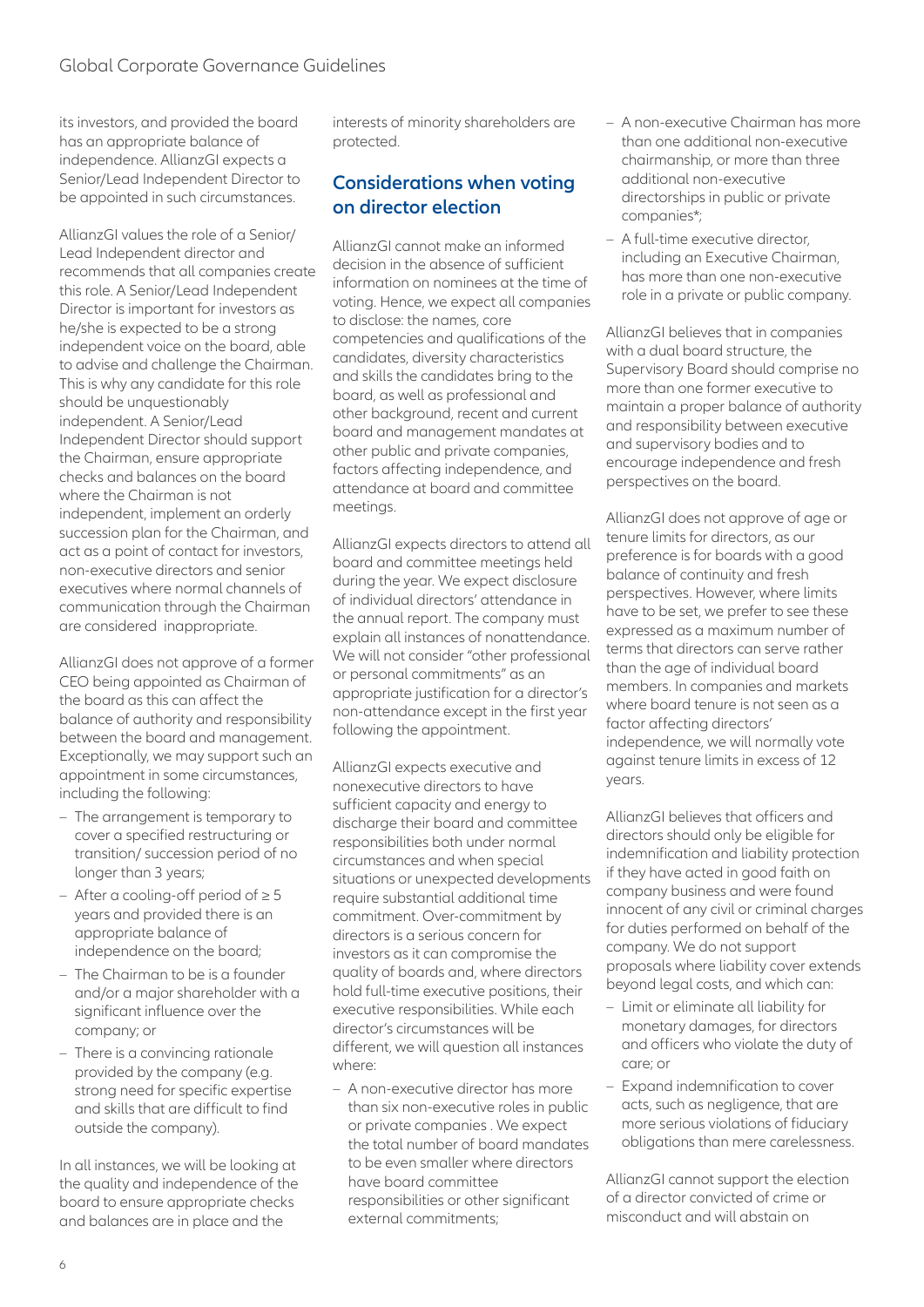re-election of directors under investigation for civil or criminal offenses.

AllianzGI is concerned that non-voting directors, or censors, can have considerable influence on the board while not being directly accountable to shareholders. Censors should be appointed only in the event of exceptional and temporary circumstances and if their presence adds significant value in terms of board composition and board functioning.

AllianzGI will consider composition, attendance and performance of the board during the year under review when voting on proposals to discharge the board of liabilities or ratify the board's acts. Where individual directors are not standing for reelection during the year under review, and we have concerns over board governance practices, we may use the board discharge/ratification proposals to express our concerns.

AllianzGI will vote against individual directors or the whole board where there are concerns about:

- The board fulfilling its fiduciary duty to shareholders (e.g. serious business conduct or lack of supervision allegations against the company or individual board members);
- Reliability of the accounts and/or the auditor's report;
- Substantial reporting and/or disclosure issues; or
- Material legal proceedings instituted against the company or the directors in the year for which the discharge is sought.

AllianzGI believes it is important that discharge of liabilities or ratification of acts is sought for each individual director rather than the board as a whole.

AllianzGI may vote against individual board members or the entire board where the directors have failed to take action on the proposals approved by the shareholder meeting.

#### **Board Committees**

AllianzGI encourages all boards to establish at least three key board committees specialising in audit, director nomination and compensation issues. Such committees constitute a critical component of a robust corporate governance structure and contribute to the proper functioning of the board of directors. Other committees, such as a separate risk committee, technology committee, sustainability committee, etc. may also be appropriate depending on the circumstances of the business. The key board committees should be comprised of non-executive directors and report on their activities to shareholders. Any committee should have the authority to engage independent advisers where appropriate at the company's expense.

#### **Audit committee**

The board should disclose and explain the main role and responsibilities of the Audit Committee, as well as the process by which the committee reviews and monitors the quality of audit, the robustness of internal controls and the independence of the external auditor. "Long-form" auditor and audit committee reports should become a standard reporting format for all audit committees and external auditor. These should discuss the scope of the audit, materiality thresholds, major audit and accounting issues reviewed by the Committee and the external auditor during the year and their respective conclusions, as well as any identified areas of improvements.

AllianzGI normally expects the Audit Committee to comprise directors who are unquestionably independent and have the appropriate qualifications, experience, skills and capacity to contribute effectively to the committee's work. In companies with co-determination structures, AllianzGI would like to see at least 50% (and ideally a higher proportion) of independent directors on the Audit Committee as well as an independent committee chairman.

AllianzGI also expects the Audit Committee chairman and, preferably, another committee member to have audit, accounting or appropriate financial expertise.

AllianzGI expects all companies to establish a robust policy regulating and restricting the pledging of company's shares by executives. We expect the Audit Committee to oversee any pledging of shares by executive directors to ensure this activity does not present undue risks for minority shareholders.

AllianzGI will not support the election of candidates to Fiscal Councils, Boards of Statutory Auditors or any other audit and control bodies unless full information on the candidates is provided at the time of voting and the candidates meet the criteria of independence and expertise similar to those for the Audit Committee.

#### **Remuneration committee**

AllianzGI expects the Remuneration Committee to be at least 50% independent and comprise directors who have the qualifications, experience, skills and capacity to contribute effectively to the committee's work. In companies with co-determination structures, we expect the Remuneration Committee to be at least one-third independent.

AllianzGI will vote against any executive director, including an Executive Chairman, standing for election if they are expected to serve on the Remuneration Committee.

#### **Nomination committee**

AllianzGI expects the Nomination Committee to be at least 50% independent and comprise directors who have the qualifications experience, skills and capacity to contribute effectively to the committee's work. In companies with co-determination structures, AllianzGI expects the Nomination Committee to be at least one-third independent.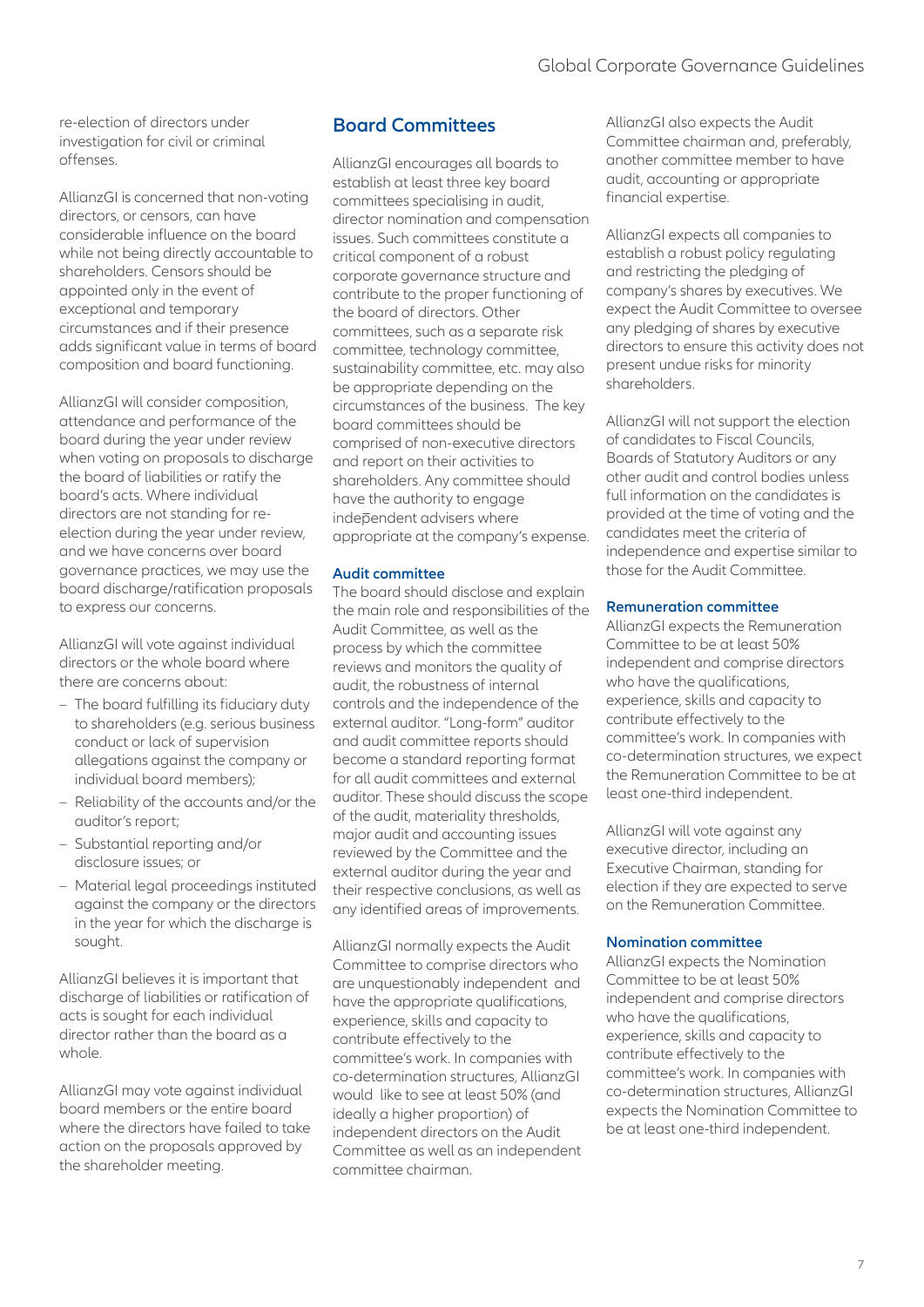We expect the Nomination Committee to report to investors as regards the continuing appropriateness of the board composition and diversity, and steps taken to refresh the combination of experience, skills and diversity of perspectives on the board. Furthermore, we expect the Nomination Committee to have a succession plan in place for the key board and management positions, and would like to see a statement to this effect in the annual report and accounts.

### **Voting on director elections**

AllianzGI sees the power to elect or remove company directors as a fundamental shareholder right. We consider the majority-voting standard to be an appropriate mechanism for electing/removing directors.

AllianzGI expects to be able to vote on each director individually. We will only be able to support a bundled proposition on the election (or discharge) of directors if we are satisfied with the overall board composition and the performance of every director.

AllianzGI believes that all directors should be subject to re-election at regular intervals (ideally annually) to ensure effective board governance and accountability to shareholders. Consequently, we will support efforts to declassify classified/staggered boards with a view to helping eliminate any barriers that hinder the board's ability to adapt quickly in a changing environment.

#### **Proxy Contests**

Proxy contests are among the most difficult corporate governance decisions because an investor must determine which group is best suited to manage the company. Factors AllianzGI will consider in voting on proxy contests include the following:

- Strategy of the incumbents versus the dissidents;
- Past performance relative to peers;
- Measures taken by the board to address issues raised by the dissidents and other investors;
- Experience and skills of director candidates proposed by both sides;
- Governance profile of the company; and
- Evidence of management entrenchment.

AllianzGI expects activist shareholders to engage in a robust constructive dialogue with the board of the target company before seeking to appoint own directors to the board. We will vote case-by-case on proposals to reimburse proxy solicitation expenses. When voting in conjunction with the support of a dissident slate, AllianzGI will support the reimbursement of appropriate proxy solicitation expenses associated with the election.

1 Directorships in subsidiaries of a group are considered as part of a single board position.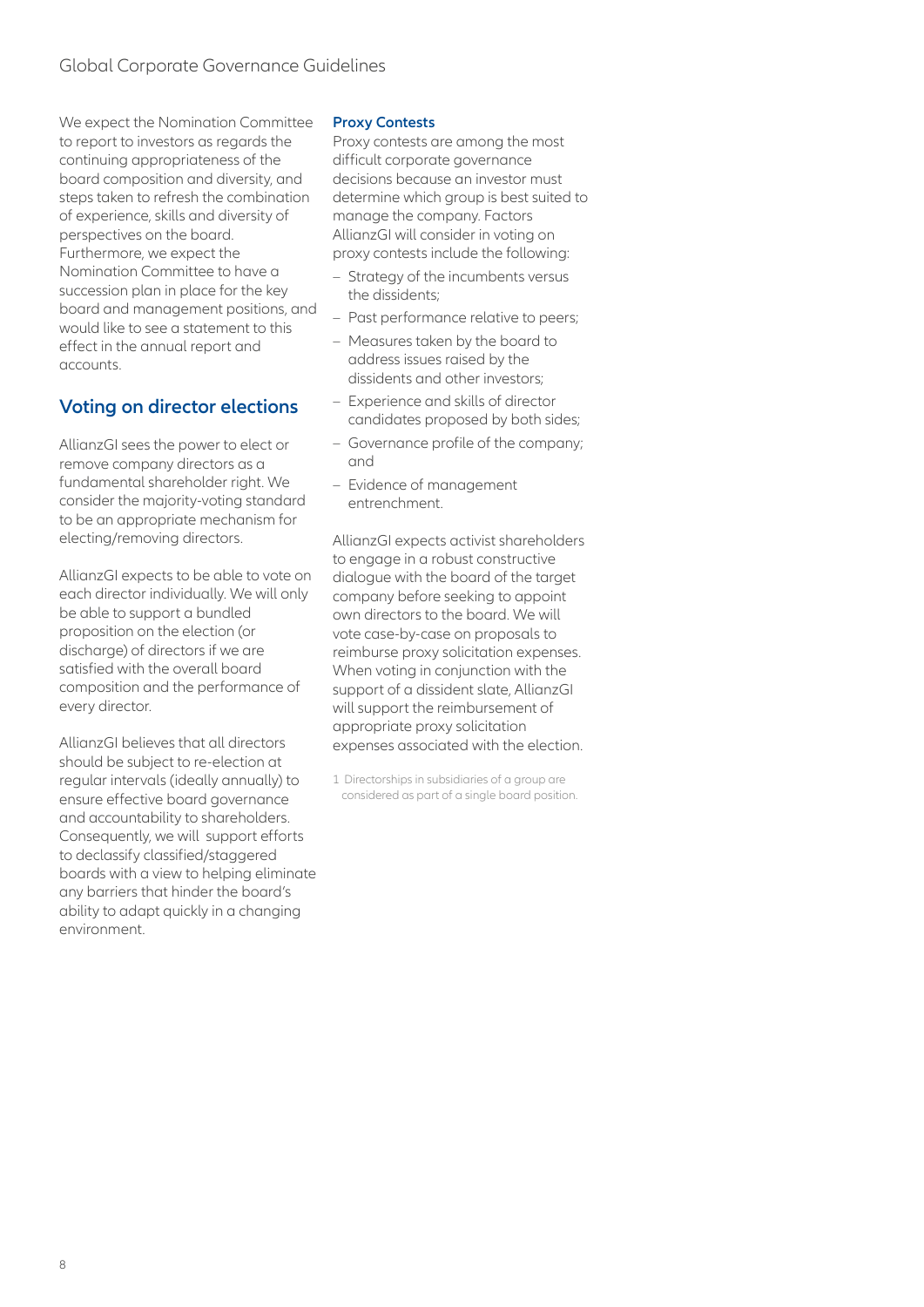# **Audit and Risk Management**

### **Audit**

AllianzGI sees high quality external audit, robust oversight of financial controls and integrity of financial statements as fundamental to the healthy functioning of financial markets and the success of our investments. As a result, we may withdraw our support from the company's board and management if there are concerns over the quality and integrity of financial statements and of the audit process, the independence of auditors or supervisory bodies, the integrity of the auditor selection process, or the robustness of internal controls.

We expect all companies to provide robust disclosures in relation to the resolutions seeking election or ratification of the external auditor. In particular, we expect an explanation of any changes in external audit arrangements and a report on the selection process of a new external auditor. Any resignation of the auditor before the end of their contract should be disclosed along with the reasons given by the auditor.

AllianzGI places high importance on the independence of the external auditor, objectivity of the audit process and professional scepticism applied by the auditor. We expect the Audit Committee to have a direct ongoing dialogue with the external auditor.

AllianzGI does not support proposals that limit auditor liabilities as they could potentially reduce shareholders' ability to recover any losses incurred.

AllianzGI expects companies to disclose information on the fees paid to the auditor and provide explanation of any non-audit services received from the auditor. We believe that high-levels of non-audit fees can undermine the auditor's independence and can affect the quality of audit due to potential conflicts of interests arising when the audited company has acted on advice provided by the auditor's own firm. Therefore we expect companies to provide a clear breakdown of both audit and non-audit services and fees, and favour restrictions on the nonaudit work an external auditor can undertake for its audit clients. We may vote against the re-election of the auditor or Audit Committee members where non-audit fees exceed 50% of audit fees on a recurring basis. AllianzGI recommends that companies with recurring needs for certain nonaudit services consider seeking advice outside of their audit firms.

AllianzGI considers it prudent for companies to tender the external audit mandate at least every 10 years and to change the auditor after a maximum of 20 years to ensure auditor independence and benefit from a fresh perspective that a new auditor brings. There is also mounting evidence from companies that have rotated their external auditors in the past five years of an improvement in the quality of audits both before and after the transition of the auditor.

AllianzGI is supportive of the introduction of extended auditor reports in all jurisdictions as we find them insightful and useful for investors,

as well as being conducive to greater accountability from the auditor and the company's oversight bodies (i.e. Audit Committee, Board of Statutory Auditors or Fiscal Councils). In this context, we expect both the external auditor and the internal oversight bodies to comment on any major audit and accounting issues that came up during the year under review in their respective reports to investors.

#### **Risk Management**

AllianzGI believes that boards of companies with high standards of corporate governance will be able to make sound strategic decisions, determine an appropriate risk appetite for the company and oversee its approach to risk management. The board has the responsibility to ensure that the company has implemented an effective process to identify material risks to the business (including those arising from environmental and social impacts of business operations, and its governance structures and practices) and to proactively manage those risks as appropriate.

AllianzGI is supportive of proposals which require the board to conduct a review of the effectiveness of the company's risk management, its internal control systems and its risk management plan at least annually.

We support the establishment of a risk committee responsible for supervision of risks within the company. If necessary, the board or the risk committee should seek independent external support to supplement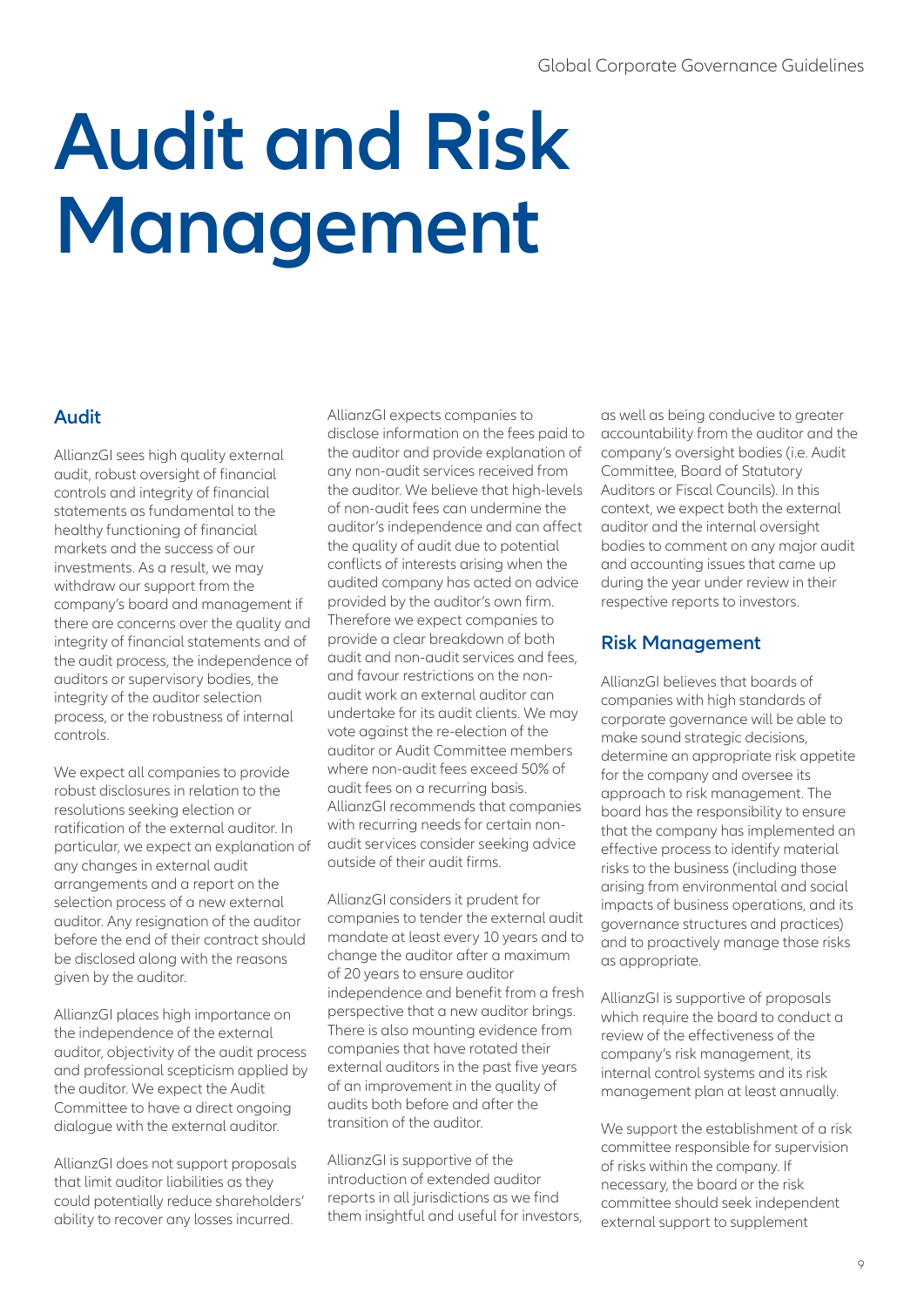internal resources. We also encourage companies to consider appointing their Chief Risk Officer to the board.

Cyber risk has become a part of modern business landscape with all companies facing varying degree of exposure. AllianzGI encourages company disclosures around cyber security governance, including key roles within the company responsible for cyber resilience of the business, and the board's approach to ensuring robust oversight.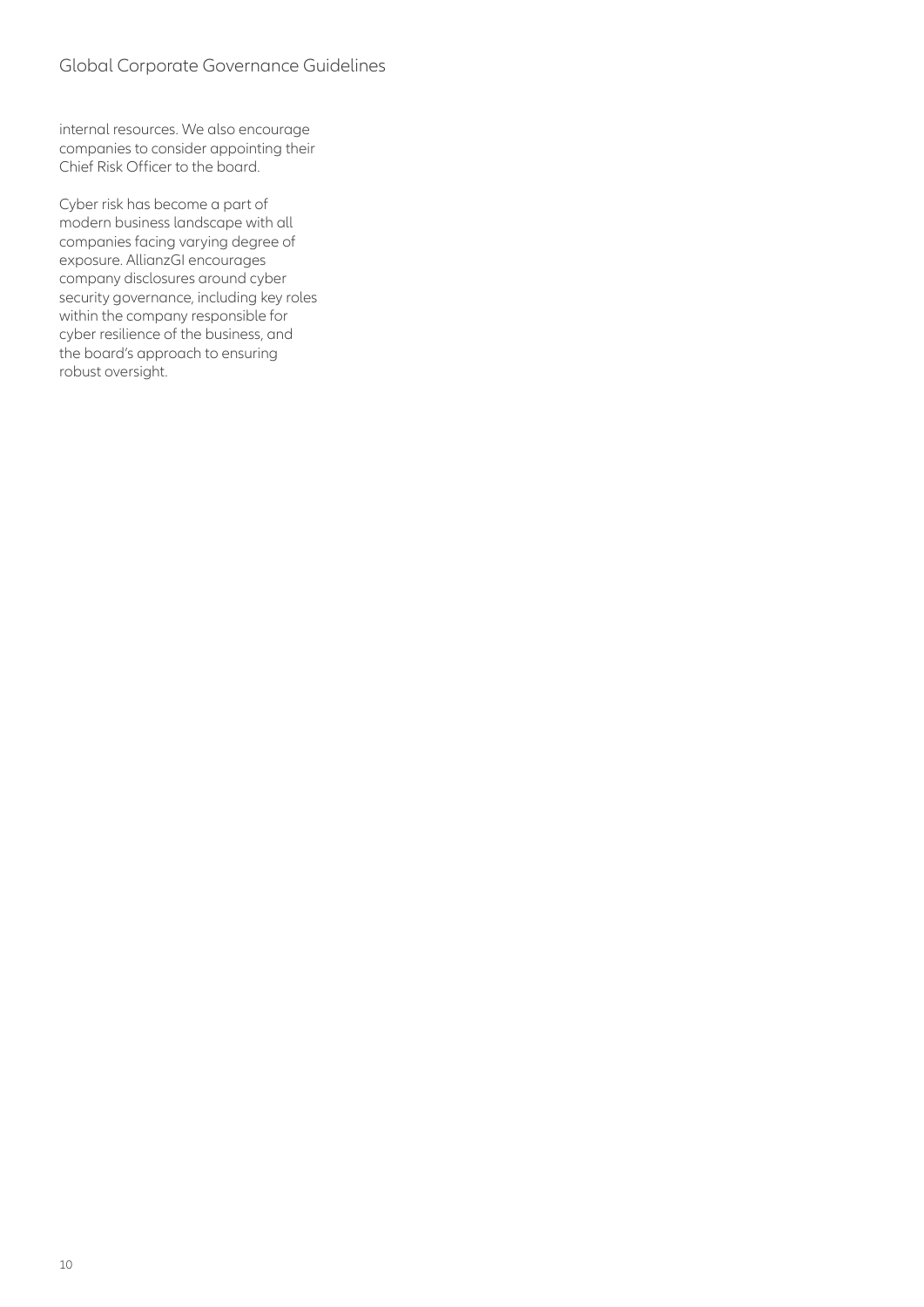### **Shareholder Rights, Capital Authorities, Corporate Transactions and Corporate Finance Issues**

### **Differential ownership rights**

AllianzGI is not supportive of any structures that allow control over publicly listed companies which is disproportionate to the economic interests and cash flow rights of investors. It is our view that controlling interest is much more likely to deliver expected returns to minority shareholders where the economic interests of majority and minority shareholders are aligned and the investment risk is allocated proportionately - i.e. through adherence to the "one share, one vote" principle. Furthermore, while differential ownership and control structures do not guarantee positive outcomes for minority shareholders, they significantly reduce their ability to address any misalignment of interests that may occur over time and deny investors the tools they can use to put things right if they go wrong.

As AllianzGI supports the "one-share, one-vote" principle, we normally favour conversions to a "one-share, one-vote" capital structure, and will not support the introduction of multiple-class capital structures or the creation of new super-voting/non-voting shares. We will also vote against issuance of securities conferring special rights to some shareholders.

AllianzGI sees time-based sunset provisions as a mitigating factor that helps to address the longer-term problem of unequal voting rights which can serve to protect and entrench founders, lessening their accountability to the providers of equity capital.

Sunset provisions should be no longer than seven years, at which point differential voting structures should collapse to one-share one-vote.

AllianzGI will oppose proposals to amend the charter to include control share acquisition provisions and will normally support proposals to restore voting rights to the control shares. Control share acquisition statutes function by denying shares their voting rights when they contribute to ownership in excess of certain thresholds. We will support proposals to opt out of control share acquisition statutes unless doing so would enable the completion of a takeover that would be detrimental to shareholders.

Control share cash-out statutes give dissident shareholders the right to "cash-out" of their position in a company at the expense of the shareholder who has taken a control position (i.e. when an investor crosses a pre-set threshold level, remaining shareholders are given the right to sell their shares to the acquirer, who must buy them at the highest acquiring price). AllianzGI will generally support proposals to opt out of control share cash-out statutes.

### **Corporate Transactions**

AllianzGI expects companies to put all major corporate transactions to shareholder approval in a separately convened shareholder meeting notwithstanding the existing share issuance authorities. It is important that shareholders have a say in decisions that can significantly impact the profile, purpose, strategy, business prospects and financial position of the company.

AllianzGI expects companies to provide sufficient information to enable investors to evaluate the merits of M&A, significant restructuring or spin off transactions. AllianzGI expects all significant changes in the structure of a company to be approved by its shareholders.

AllianzGI will normally support corporate transactions where these appear to offer fair value to shareholders, all shareholders are treated equally, and the corporate governance profile, including shareholder rights, is unaffected. In companies with multiple share classes, AllianzGI sees tag-along rights for ordinary shares as a prerequisite for approving a transaction that may lead to a change in control.

AllianzGI believes that all material related-party transactions should be reported to the board and shareholders, and explained and justified by the company. We would welcome a shareholder vote on all material related-party transactions.

AllianzGI will vote case-by-case on going private transactions, taking into account offer price/ premium, fairness opinion, how the deal was negotiated, any conflicts of interest, any alternatives/ offers considered, and non-completion risk.

AllianzGI will vote case-by-case on going dark transactions, determining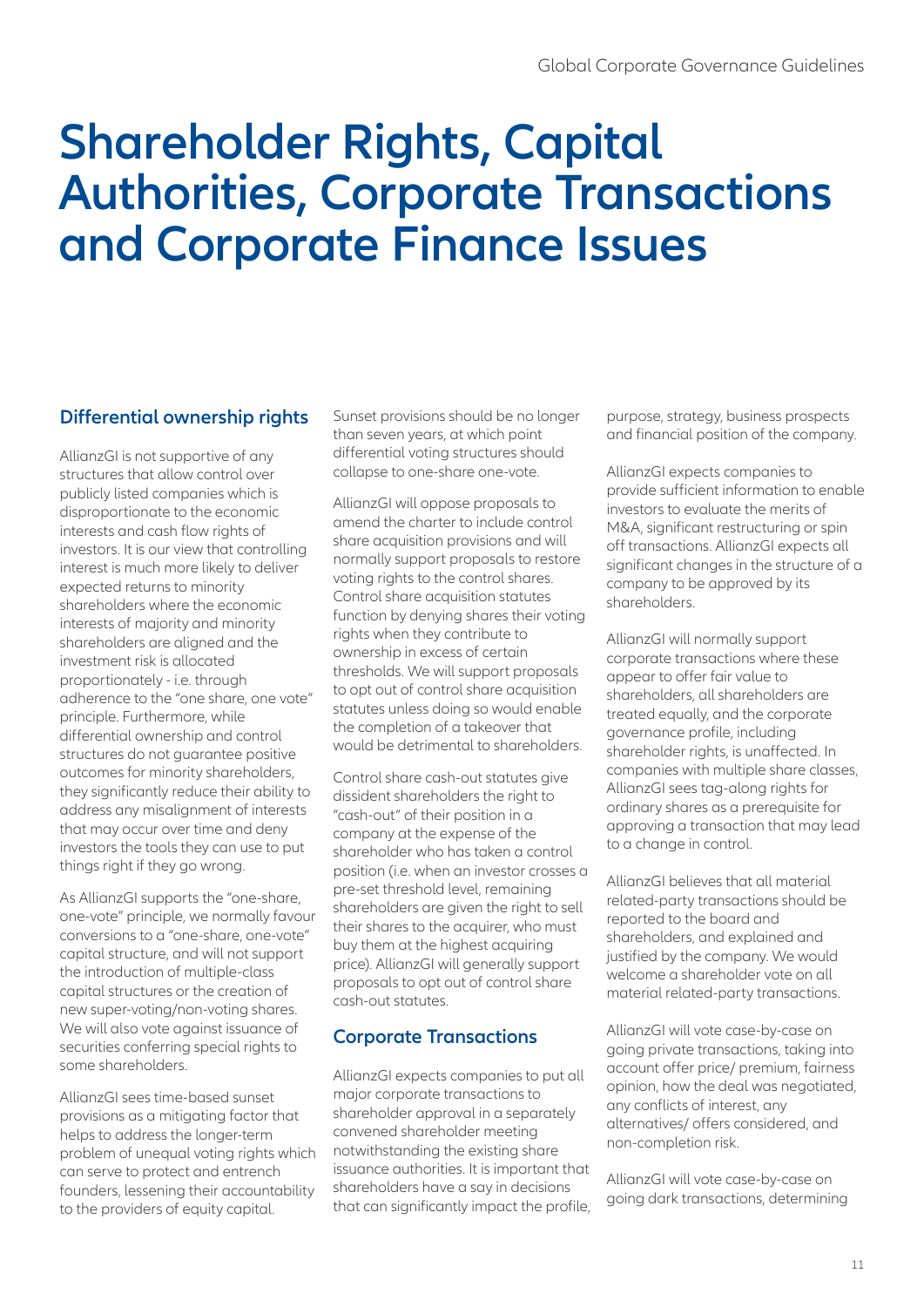whether the transaction enhances shareholder value and considering balanced interests of continuing vs. cashed-out shareholders.

When voting on proposals to form joint ventures, AllianzGI will consider percentage of assets/ business contributed, percentage ownership, financial and strategic benefits, governance structure, conflicts of interest, other alternatives, and noncompletion risk.

AllianzGI will consider liquidations on a case-by-case basis, taking into account the management's efforts to pursue other alternatives, appraisal value of assets, and the compensation plan for executives managing the liquidation. We will support the liquidation if the company will be forced to file for bankruptcy if the proposal is not approved.

AllianzGI will consider SPAC mergers and acquisitions on a case-by-case basis taking into account the business, financials and the terms of the proposed business combination, valuation, market reaction, timing of the deal, process of identification of a target company, any conflicts of interests and voting agreements.

### **Anti-takeover mechanisms**

AllianzGI does not support antitakeover mechanisms. Exceptionally, we may support a shareholder rights plan or a similar mechanism where shareholder approval is required prior to deployment, there is independent board oversight and the plan is of a limited duration. A shareholder rights plan can serve two legitimate purposes: (i) to increase the minimum time period during which a Permitted Bid may remain outstanding in order to give the board of a target company sufficient time to find an alternative to the takeover bid that would increase shareholder value; and (ii) to ensure that all shareholders are treated equally in the event of a bid for their company. Granting shareholders a right of approval prior to deployment should ensure that it is used for the above purposes only.

Greenmail is the practice of buying shares owned by a corporate raider back at a premium to the market price. AllianzGI will generally support antigreenmail provisions that do not include other anti-takeover provisions.

AllianzGI will not support "fair price" provisions where the shareholder vote requirement is greater than a majority of disinterested shares and/or the fair price calculation is not objective and independently appraised.

We expect all companies to seek shareholder approval of any renewal of or changes to the existing takeover defences.

### **Capital Issuance Authorities**

AllianzGI generally accepts capital increases for purposes, which aim to increase shareholder value in the long term. Dilution of existing shareholders is a major consideration for all proposals seeking to increase share capital.

AllianzGI expects companies to protect shareholders from unwanted dilution and generally favours pre-emptive rights – i.e. for any new issue of shares to be first offered to existing shareholders. AllianzGI will normally support routine proposals to:

- Increase authorised common stock by up to 10% of the existing authorised capital;
- Issue shares with pre-emption rights up to 33% of the issued share capital of the company (a higher limit can be potentially justified in markets where any issuance in excess of 33% of the issued share capital is structured as a rights issue); or
- Issue shares non-preemptively up to 10% of the issued share capital of the company.

For capital authorisation and issuance proposals exceeding these limits we expect a clear rationale and justification from companies, which we will consider on a case-by-case basis.

AllianzGI will not support share issuance authorities where these can be used during a public tender offer or takeover due to concerns that the issuance authority may serve as a takeover defence mechanism.

AllianzGI will not support placement of shares at a significant discount to the market price as a part of routine share issuance authorities and without appropriate justification from the company.

AllianzGI will in general support the issuance or the increase of preferred stock if its conditions are clearly defined (in terms of voting, dividend and conversion possibility, as well as other rights and terms associated with the stock) and are considered reasonable by reference to the overall capital structure of the company, as well as previously issued preferred stock. AllianzGI will in this respect also consider the impact of issuance/ increase of preferred stock on the current and future rights of ordinary shareholders.

#### **Capital Management and Corporate Finance issues**

AllianzGI believes that proposed dividend payments should be disclosed in advance to shareholders and be put to a vote. Shareholders should also be able to approve the company's financial statements and its dividend policy.

AllianzGI would normally only support scrip dividend proposals that allow for a cash option to offer investors a choice. In such instances, we expect companies to offset dilution caused by scrip dividend through share buybacks. We are not supportive of scrip dividends where scrip is offered at a discount to the cash option.

AllianzGI will approve share repurchase programs where these are deemed in the best interests of shareholders, all shareholders can participate in the buyback programme on equal terms and AllianzGI agrees that the company cannot use the cash in a more productive way. AllianzGI will also view such programs in conjunction with the company's capital allocation policy.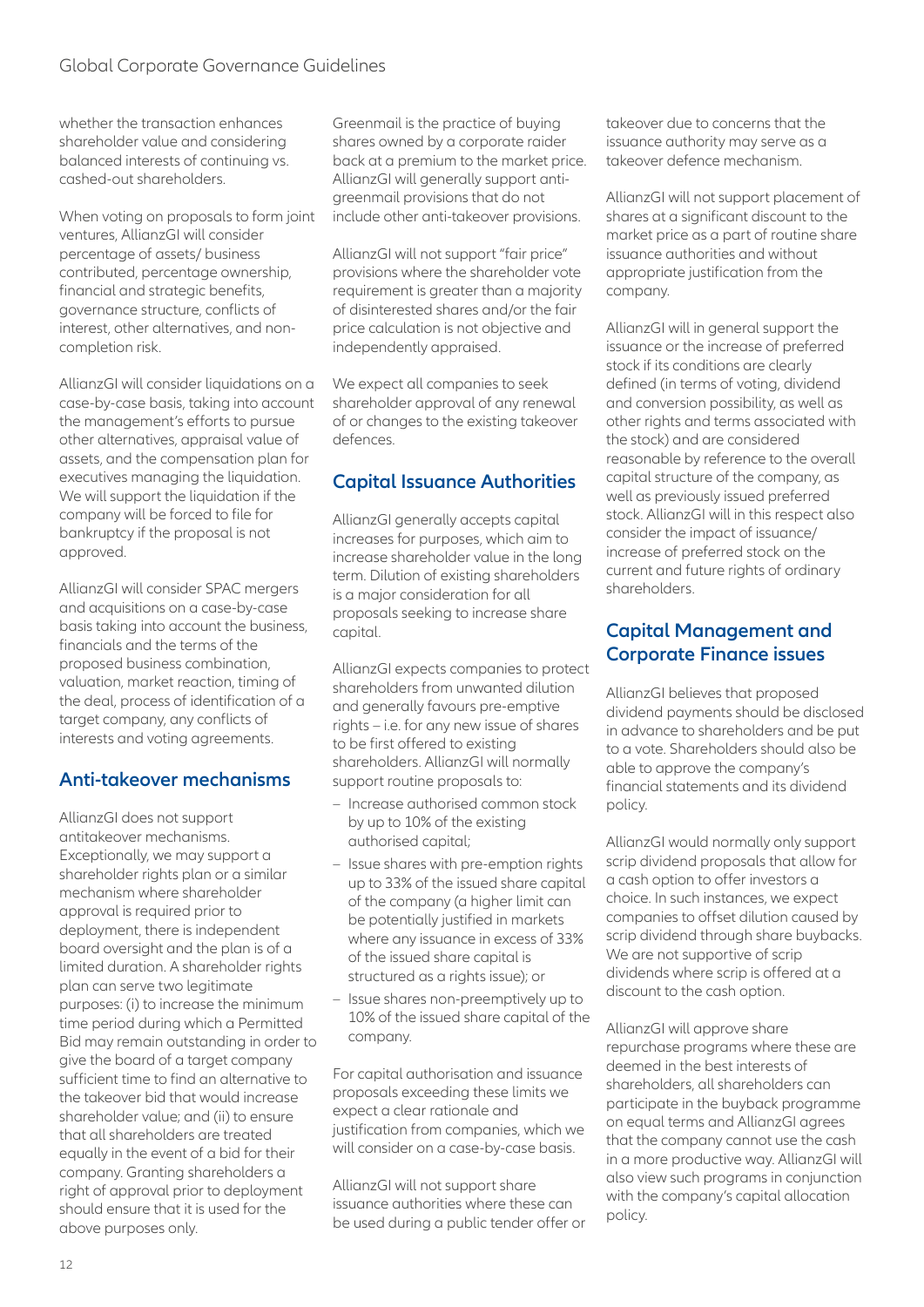AllianzGI will vote in favour of share repurchase authorities in excess of 10% of the issued share capital only if the company provides clear and convincing justification for the proposal. AllianzGI believes that share buybacks at a significant premium to the market price can be value destructive and are generally not in the interests of shareholders. We will not support share repurchase authorities where these can be used as a takeover defence mechanism. Any use of financial derivatives when repurchasing shares should be fully explained and justified by the company.

AllianzGI is in favour of debt issuance proposals that enhance companies' long-term prospects and do not result in unacceptable levels of financial leverage. AllianzGI agrees that investors should be consulted on significant issuances of debt and proposals to raise borrowing limits. Any proposal to issue convertible debt will be analysed in light of our criteria for share issuance authorities.

AllianzGI will vote case-by-case on the conversion of securities taking into consideration the dilution to existing shareholders, the conversion price relative to market value, financial issues, control issues, termination penalties, and conflicts of interest. AllianzGI will support the conversion if it is expected that the company will be subject to onerous penalties or will be forced to file for bankruptcy if the transaction is not approved.

AllianzGI will consider proposals regarding private placements, warrants, and convertible debentures on a case-by-case basis, taking into consideration:

- Dilution to existing shareholders;
- Terms of the offer (discount/ premium in purchase price to investors, including any fairness opinion, conversion features, termination penalties, exit strategy);
- Financial issues (the company's financial condition, degree of need for capital, use of proceeds, effect of the financing on the company's cost

of capital, current and proposed cash burn rate, going concern viability, and the state of the capital and credit markets);

- Management's efforts to pursue alternatives and whether the company engaged in a process to evaluate alternatives;
- Control issues (potential change in management/board composition, change in control, standstill provisions, voting agreements, veto power over certain corporate actions, and minority versus majority ownership and corresponding minority discount or majority control premium);
- Conflicts of interest (as viewed from the perspective of the company and the investor), considering whether the terms of the transaction were negotiated at arm's length, and whether managerial incentives are aligned with shareholder interests; and
- Market reaction to the proposed deal.

AllianzGI will support private placements and issuances of warrants and/or convertible debentures in a private placement, if it is expected that the company will file for bankruptcy if the transaction is not approved.

### **Shareholder Rights**

AllianzGI considers the ability to call a special meeting or to put resolutions to a shareholder meeting's agenda to be a fundamental shareholder right. We encourage companies to establish thresholds for shareholder resolutions that are high enough to prevent abuse, but low enough to allow issues that concern a large number of smaller shareholders being raised in shareholder meetings. This can be achieved if the threshold is set by a reference to either a shareholding requirement or the size of a proponent group.

Shareholders should be able to nominate candidates for the board of directors. AllianzGI supports proxy access proposals with reasonable

ownership threshold and duration requirements that do not impose limits on the number of shareholders in a nomination group or set an unreasonably low cap on the proportion of shareholder nominees on the board.

AllianzGI believes that companies should enable holders of a specified portion (e.g. 5-25%) of its outstanding shares or a specified number of shareholders to call a meeting of shareholders for the purpose of transacting the legitimate business of the company. Shareholders should be enabled to work together to make such a proposal. Shareholders should be able to exercise both rights to call special meetings and act by written consent.

AllianzGI does not support proposals that can facilitate a concert party gaining or increasing control of the company without paying an appropriate premium to minority shareholders.

AllianzGI does not support reincorporation proposals that may result in the reduction in legal and regulatory protections available to shareholders, erosion of shareholder rights, and potential deterioration in governance standards at the company.

AllianzGI does not support changes in the company's articles or by-laws that can lead to erosion of shareholder rights. We expect all shareholders to be treated equally and do not approve of changes in articles that may disadvantage certain groups of shareholders. AllianzGI expects all changes to the company's articles and bylaws to be put to a shareholder vote and will oppose proposals giving the board an exclusive authority to amend the company's articles and bylaws.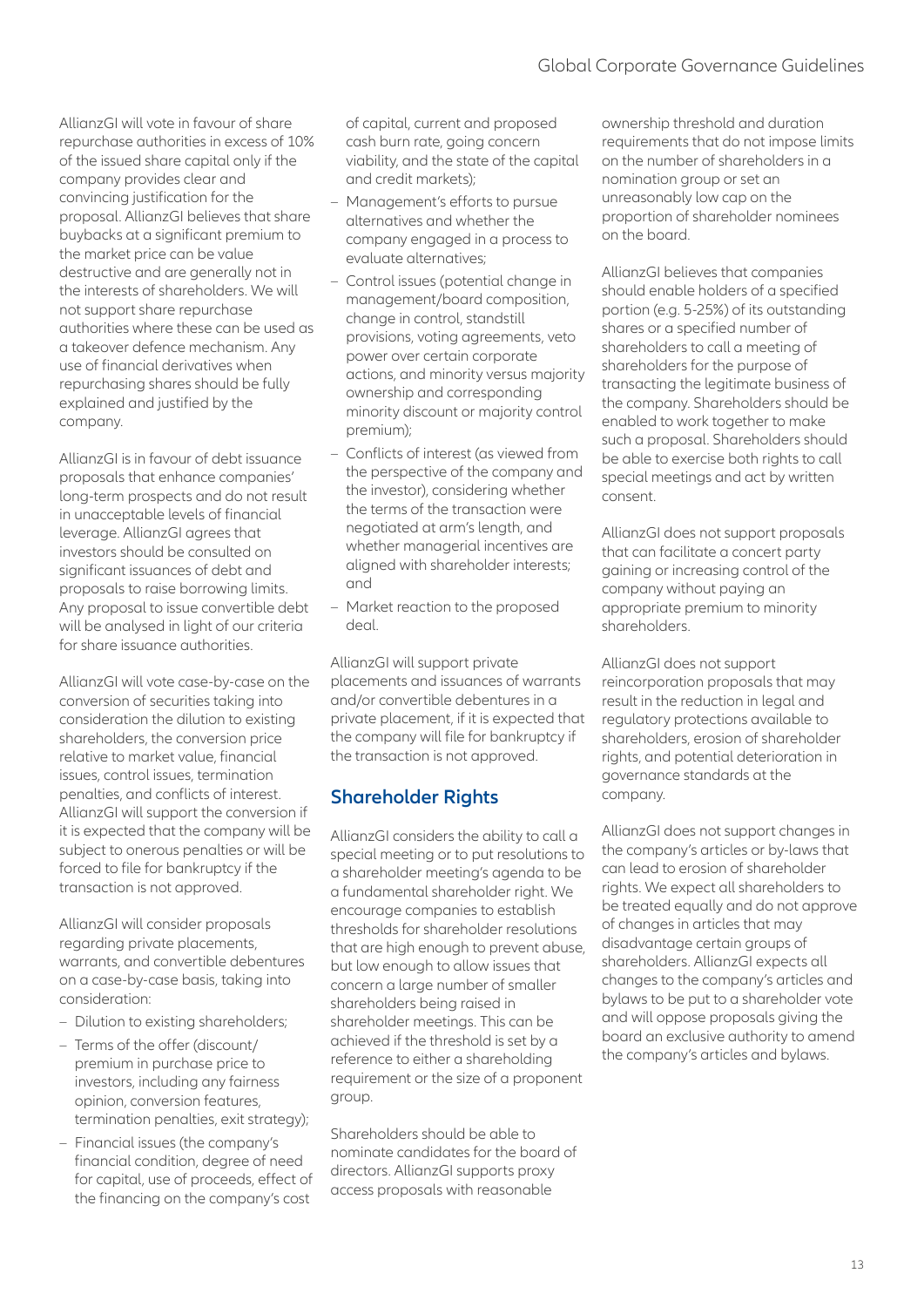# **Remuneration**

### **Remuneration of Executive Directors and Senior Managers**

AllianzGI expects companies to operate within the parameters of their remuneration policy as approved by shareholders. Both the structure and level of executive remuneration should be designed to promote long-term success of the company. The board and the Remuneration Committee should be able to explain and justify the structure and quantum of executive pay in the context of the company's business environment and performance.

AllianzGI does not approve of significant salary increases that are not linked to material changes in the business or in the role and responsibilities of executive directors. We do not consider it appropriate to offer contractual multi-year guarantees of salary increases, bonus payments and/or equity compensation. AllianzGI expects companies to pay no more than necessary on recruitment of executive directors and, whenever possible, to link recruitment-related awards to the company's performance.

Generally, we would like to see executive compensation comprising short-term and long-term elements that align executives with shareholders and where superior rewards can be achieved by attaining superior performance. However, we acknowledge that remuneration policies will differ depending on the company's circumstances and are prepared to consider alternative arrangements.

AllianzGI believes that executive directors should be encouraged to receive a proportion of their compensation in form of company shares. Therefore AllianzGI would generally support the use of welldesigned share-based compensation plans, including appropriate deferrals.

AllianzGI supports management incentive plans where:

- Incentive awards are subject to relevant KPIs and robust performance targets;
- The award opportunity is clearly defined;
- Performance periods are of appropriate duration (e.g. no less than 3 years for a long-term incentive award);
- For primary KPIs, no vesting under relative performance metrics is allowed for performance inferior to that of the selected peer group; and
- The vesting scale is designed to encourage higher levels of performance.

We are generally willing to accept small-scale share awards that are not conditional on performance (e.g. restricted shares or time-vested shares) up to a limit of 100% salary. Any larger share-based awards should be subject to robust performance targets as stated above, although we acknowledge that there may be exceptional circumstances (e.g. turnaround/recovery situations) where a larger restricted share award will be appropriate.

AllianzGI encourages all companies to require that the management build substantial shareholding in the company in order to align their interests better with the interests of investors. Only shares that are beneficially owned by executives should be counted towards formal share ownership requirements.

AllianzGI favours share-based incentive schemes over stock options due to concerns over potentially disproportionate incentive for executives to drive shorter-term share price performance at the expense of the longer-term health of the business, as well as excessive shareholder dilution (the latter can be mitigated through the use of Share Appreciation Rights (i.e. SARs)).

AllianzGI expects clear disclosure of KPIs and performance targets under all management incentive plans, with a view to enabling investors better to assess the link between executive compensation and corporate strategy and performance. We are keen to understand both annual and long-term targets set by the board for executives, as well as performance against these targets. Particular importance is placed on the following considerations:

- The link between performance KPIs and targets, and the mid- and longterm goals of the company;
- A healthy mixture of KPIs to ensure there is no over-reliance on a single dimension of performance or key indicator;
- Integration of social, environmental and governance issues into performance measurement, where material and appropriate;
- Incorporation of risk considerations so that there are no rewards for taking inappropriate risks at the expense of the company and its investors; and
- Performance measurement over timescales sufficient to determine that value has in fact been added for the company and its shareholders (for long-term awards we expect a minimum performance period of 3 years, but we encourage companies to consider a five year performance period or introduce an additional holding period).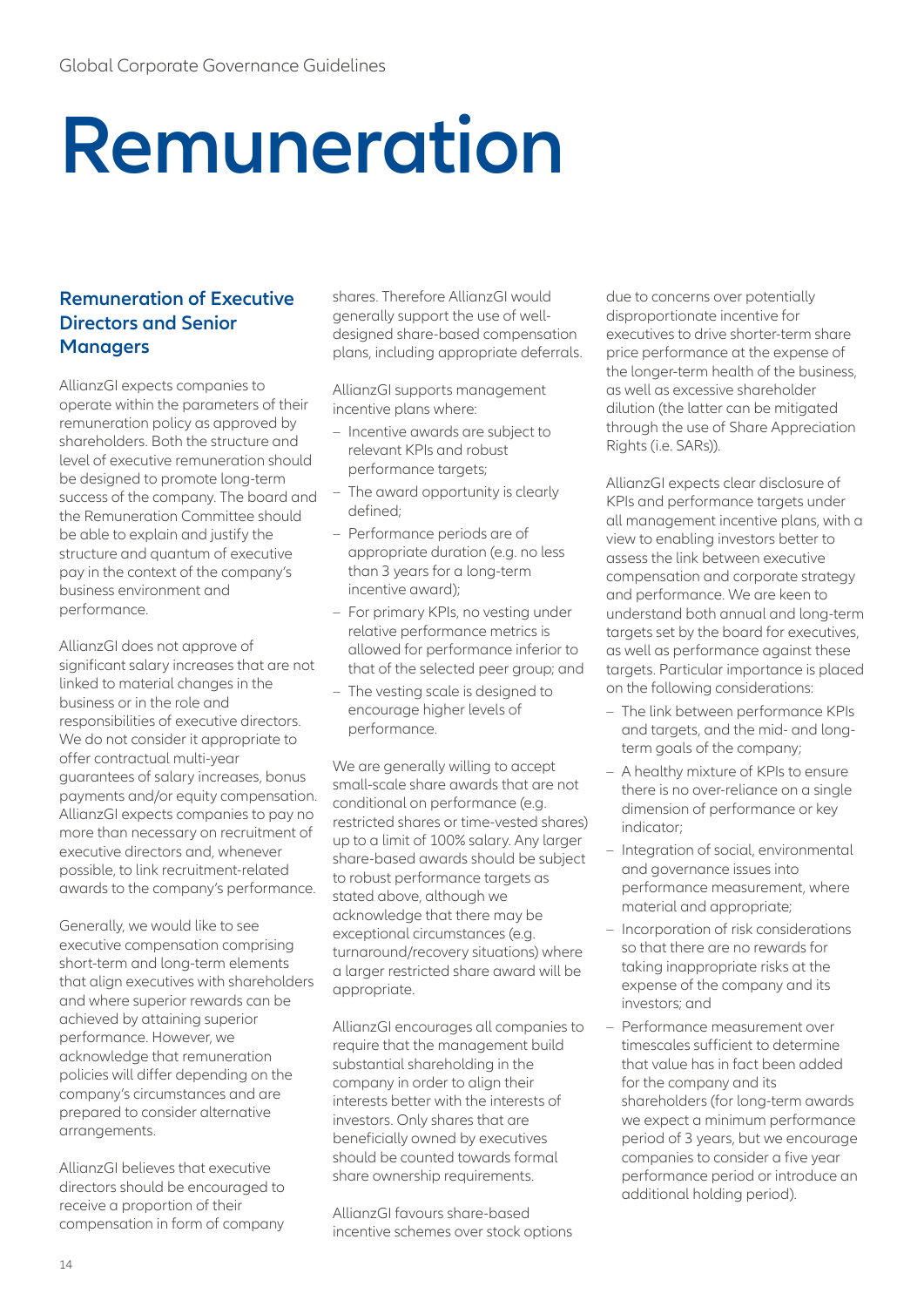When it comes to performance-based share incentive schemes, we currently observe two main approaches:

- First and most common approach is for companies to make annual share awards to executives at a level set under the policy, and measure performance against predetermined KPIs and targets at the end of the performance period;
- Second approach is to determine the size of the long-term award on the basis of an annual performance assessment and apply a deferral period to ensure alignment between executives and shareholders over an extended period of time.

We have seen both approaches used effectively to the benefit of the company and shareholders. However, where the initial performance assessment covers a period of one year only, we expect application of objective and transparent performance measures to determine the size of the award, as well as a secondary assessment on vesting to ensure that the management's strategy has delivered sustainable value creation it was meant to achieve. This secondary assessment can be made against share-price performance, total shareholder returns, return on capital employed, return on equity or any other performance metrics that best reflect long-term sustainable value creation.

We understand that for short-term performance awards, such as annual bonus schemes, disclosure of targets under operational and financial KPIs may be commercially sensitive and, therefore, undesirable. However, we expect all companies to disclose such targets retrospectively, as part of the annual report and/or results presentation for the year for which the bonus was paid. Any non-disclosure of bonus targets should be explained and justified by the company.

AllianzGI does not support retrospective amendments to the terms of incentive schemes without a prior shareholder approval. We will vote against incentive plans that may be materially altered (e.g. cancellation

and re-issue, re-testing, re-pricing or backdating of options) without shareholder approval, allow management significant discretion in granting certain awards, or are otherwise inconsistent with the interests of shareholders.

AllianzGI may not support equity award plans that are too dilutive (e.g. >10% of the issued share capital in 10 years for executive and all-employee plans) and expensive to existing shareholders.

AllianzGI encourages the introduction of a clawback policy and the inclusion of appropriate clawback provisions under the terms of incentive plans.

AllianzGI pays close attention to perquisites, including pension arrangements, and will vote against if deemed excessive. We expect executive pension arrangements to be in line with those offered to company employees, and will only support additional pension schemes for executive directors (in markets where this is allowed by law) where, on retirement, an executive does not also benefit from generous severance payments and/or compensation under a "non-compete clause". AllianzGI does not approve of the inclusion of variable pay in the pension calculation.

We will not support transaction bonuses and retrospective ex-gratia payments, and will not approve financial assistance to directors, officers or related persons without clear explanation and robust justification from the company. We will only approve a one-off special payment/award where the company can demonstrate truly exceptional circumstances and significant additional value creation.

AllianzGI believes that severance payments to executives should be set at a reasonable level. Ideally, severance pay should not exceed one year's fixed salary and benefits or minimum legal requirements in the markets where these are higher than 12 months' fixed pay. Where appropriate, payments to former executives should be subject to

performance targets. All incentive awards should be time pro-rated and tested for performance, including in the event of an early termination due to the change in control. Termination payments following a change in control should only be available in the event of a loss of job or substantial diminution of duties, and should be similar to those available under normal circumstances. We will vote against any severance payments or retirement bonuses when the amount paid is not disclosed or the recipient is moving to another position within the company.

AllianzGI expects disclosure of a policy addressing possible hedging of the company's stock by its executives, where such activity is permitted. Using hedging instruments to protect management against negative share price movements undermines the purpose of equity incentive plans and reduces alignment with shareholder interests.

We note that, in some markets, companies seek approval of a so called "budget" to pay its directors, without disclosing details of the remuneration policy or approach. In such cases, AllianzGI will review past remuneration of directors and management, as well as proposed pay levels. We may not approve significant increases in board remuneration that are not linked to material changes in the business, or in the number, roles and responsibilities of directors. We would like to see all remuneration related proposals to be sufficiently detailed to allow shareholders to assess the structure of and approach to director remuneration.

#### **Employee Remuneration**

Remuneration structures and frameworks for employees should help reinforce corporate culture and foster performance. In this respect and in accordance with applicable laws AllianzGI encourages companies to provide shareholders with information on the ratio between senior management compensation and that of the wider workforce, including calculation methodology and changes over time.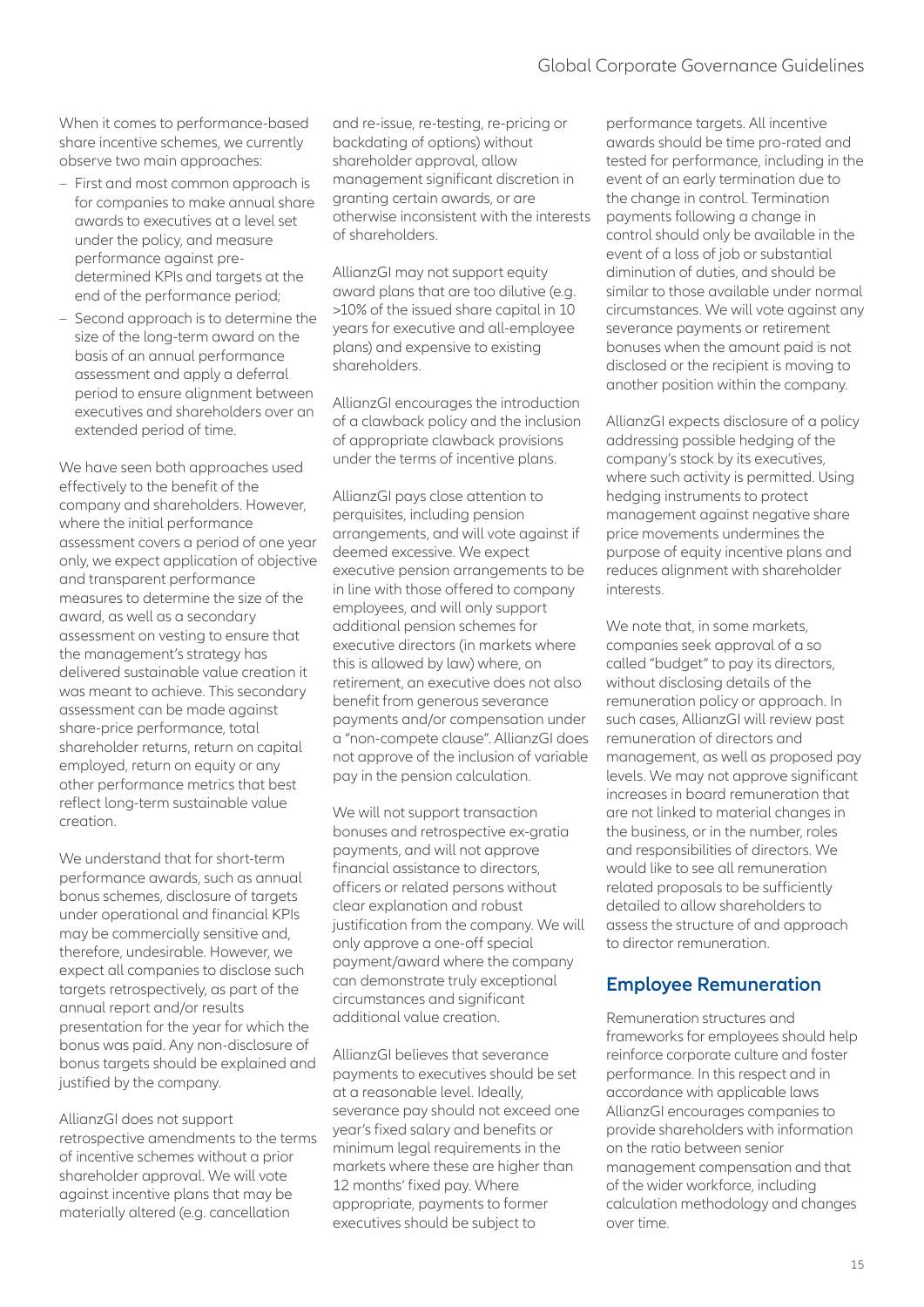Performance measurement for staff remuneration should incorporate risk considerations to ensure that there are no rewards for taking inappropriate risks at the expense of the company and its investors.

AllianzGI supports all-employee equity plans where shares are granted at a discount of no greater than 20%. We are prepared to support plans offering higher discount to employees, but only where lock up periods are substantially longer than usual (e.g. lock up periods of 10 years in France, or requirement of holding shares to retirement in Japan). We may not be able to support employee share plans, which appear to be excessively dilutive for shareholders.

#### **Remuneration of Non-Executive Directors**

AllianzGI believes that compensation of non-executive directors should be structured in a way that aligns their interests with long-term interests of shareholders, does not compromise their independence from management or from controlling shareholders of the company, and does not encourage excessive risk-taking behaviour. In particular, AllianzGI believes that nonexecutive board members should not receive variable remuneration, equity incentives or retirement benefits as these could compromise their independence and ability to hold management accountable.

AllianzGI believes that non-executive directors' fees should be sufficient to attract directors of appropriate calibre and experience, while all notable differences in board members' fees should reflect their responsibilities and time commitment and be clearly explained and justified.

We expect all non-executive directors to share their expertise and offer advice to the board and management as part of their role. We therefore find any chargeable consultancy services provided by directors inappropriate, as they compromise directors' objectivity and ability to hold management accountable.

AllianzGI cannot approve a substantial increase in directors' fees without a robust justification by the company.

#### **Remuneration Committee and "Say on Pay"**

The company's remuneration policy and the structure/quantum of pay for each director should be determined by the Remuneration Committee and fully disclosed to shareholders in a Remuneration Report.

AllianzGI supports annual votes on executive remuneration, which provide the most consistent and clear communication channel for shareholder concerns about companies' executive pay programs. AllianzGI encourages moves to give shareholders a vote on executive remuneration.

AllianzGI will vote against remuneration related proposals where insufficient information has been provided to allow investors to make an informed decision.

AllianzGI expects all companies that received high levels of dissent on their remuneration proposals to understand the rationale behind negative votes and address investor concerns. We may vote against the Chairman and members of the Remuneration Committee where shareholder concerns remain unaddressed despite significant shareholder dissent or where we remain unsatisfied with the remuneration policy following engagement with the company.

AllianzGI expects all plans that allow grants of shares to executive directors to be put to a shareholder vote, regardless of whether the shares are newly issued or purchased on the market.

We also believe that all incentive plans should be of a limited duration and require shareholder approval prior to renewal.

AllianzGI believes that the Remuneration Committee should have discretion to adjust pay levels under the remuneration policy to reflect shareholder experience and help avoid reputational and other risks to the business. However, we do not approve of unlimited discretion.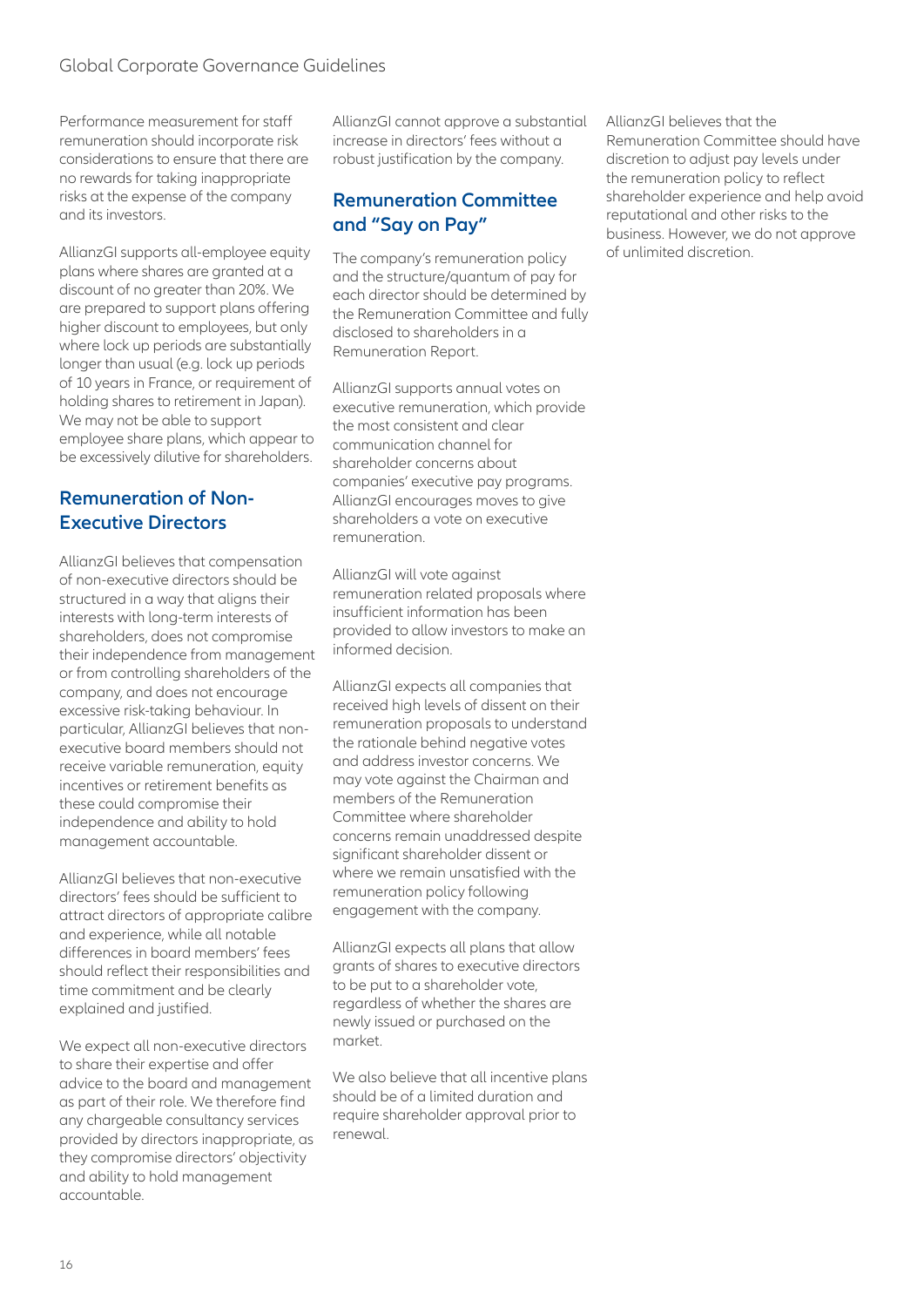# **Sustainability Issues and Shareholder Proposals**

AllianzGI customarily reviews shareholder proposals concerning corporate governance and broader sustainability issues. Given the variety and variability of shareholder proposals, it is often difficult to develop policy positions on the issues raised by shareholders; hence we prefer to review and vote on a case-by-case basis.

AllianzGI uses its Corporate Governance Guidelines as the main reference point for considering corporate governance proposals put forward by other shareholders. Our duty is to act in the interests of our clients at all times, so we consider each proposal on merit and will support those deemed to be beneficial for the company and our investment.

AllianzGI generally supports proposals that encourage company boards and management to increase transparency, adhere to internationally recognized standards and principles, and give greater consideration to sustainability issues deemed material to the long-term performance of the company. Where shareholder proposals are more prescriptive in nature and ask the board and management to take certain actions, AllianzGI will consider the rationale and feasibility of each proposal, the consistency of the wording of the proposal with its intent, the impact of the proposal on the company's short-term and long-term value and the company's response to the request embodied in the proposal. We would also seek to ascertain that the proponent's interests are aligned with those of the company and other shareholders.

Below are examples of positions taken by AllianzGI on some shareholder proposals we reviewed in the past:

– **Executive remuneration:** AllianzGI generally supports shareholder proposals related to executive remuneration that call for improved disclosure, greater link between pay and performance, increased accountability to shareholders and elimination of problematic practices identified under AllianzGI's policy. Where proposals are prescriptive on quantum of pay and KPIs used under the incentive schemes, we take decisions on a case-by-case basis.

- **Political donations:** AllianzGI does not support using shareholder funds for political donations, and supports disclosure and justification to shareholders of all substantial political expenditures.
- **Diversity and human capital management:** AllianzGI generally supports proposals seeking enhanced reporting of the company's efforts to enhance diversity of boards, management and workforce. We will support shareholder proposals seeking enhanced reporting of human capital data, including composition of the workforce, employee turnover, absenteeism rates, gender diversity and other useful indicators that help investors assess companies' human capital management practices. AllianzGI normally supports resolutions seeking introduction of policies and statements that explicitly prohibit discrimination and promote equal opportunities at investee companies.
- **Climate change:** AllianzGI supports shareholder proposals seeking information on the climate related financial, physical or regulatory risks and how the company identifies, measures, and manages such risks. We normally support shareholder proposals calling for the reduction of GHG emissions, subject to our assessment of the company's efforts and improvements achieved. We also vote for shareholder proposals requesting a report/ disclosure of company's goals on GHG emissions from operations and/or products, as appropriate. AllianzGI generally supports proposals requesting that a company report on its energy efficiency policies and the feasibility of developing/switching to renewable energy sources.

#### – **Product Safety and Toxic/Hazardous Materials:**

AllianzGI generally supports proposals requesting that a company report on its policies, initiatives, procedures, and oversight mechanisms related to toxic/hazardous materials or product safety in its supply chain, as well as resolutions requesting that companies develop a feasibility assessment to phase out certain toxic/ hazardous materials, or evaluate and disclose the potential financial and legal risks associated with utilizing certain materials.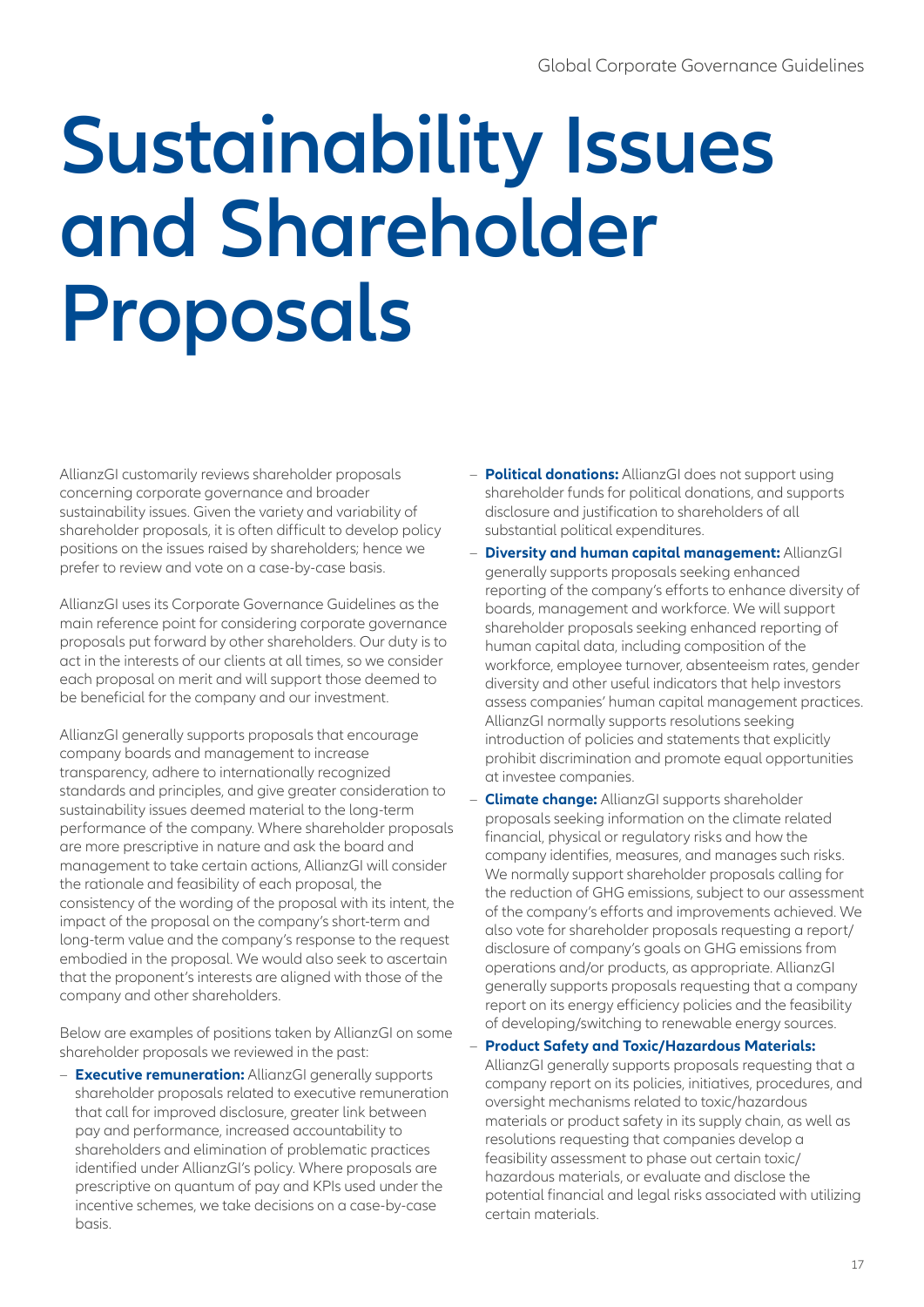- **Equator Principles:** AllianzGI supports proposals to implement Equator principles.
- **Human Rights:** AllianzGI supports proposals requesting a report on the company's or its suppliers' labour and/or human rights standards and policies, as well as implementation of human rights standards and workplace codes of conduct in general and in relation to countries in which there are systematic violations of human rights. AllianzGI may support shareholder proposals that call for independent monitoring programs in conjunction with recognized human rights groups to monitor compliance. AllianzGI supports shareholder proposals to adopt labour standards for foreign and domestic suppliers to ensure that the company will not do business with suppliers that manufacture products using forced labour, child labour, or that fail to comply with applicable laws protecting employee's wages and working conditions. We will also vote for proposals requesting that a company conduct an assessment of the human rights risks in its operations or in its supply chain, or report on its human rights risk assessment process.

Where management puts forward a resolution to avoid a similar shareholder proposal, AllianzGI will only support the management proposal if it is more shareholder friendly than the original shareholder proposal. However, if the management proposal is less shareholder friendly, we will vote against the proposal and may vote against the reelection of the Governance Committee members.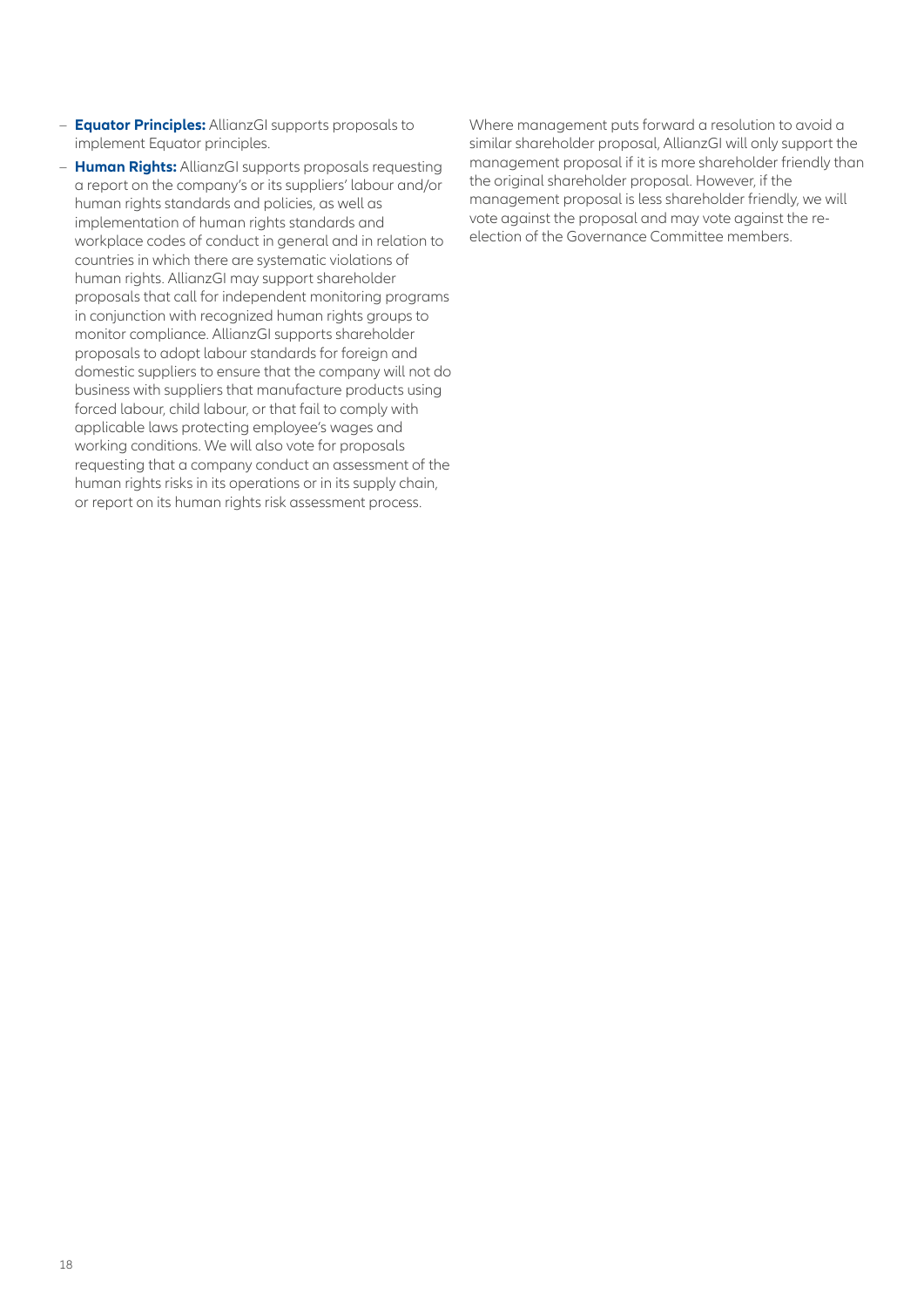# **General Voting Issues**

Agenda items at shareholder meetings should be presented clearly, distinctly and unambiguously. AllianzGI favours voting on individual issues and will vote against bundled resolutions if we disagree with at least one component of a bundled proposal.

AllianzGI in general opposes "Other Business" proposals unless there is full and clear information about the exact nature of the business to be voted on.

AllianzGI believes that companies should apply high standards of disclosure and transparency. In this regards, AllianzGI shows a preference for:

- At least half-year or full-year reports;
- Adherence to consistent internationally accepted financial standards;
- Availability of financial information and investor communication in English;
- Personal accessibility and availability of top management and non-executive directors to investors;
- Publication of documents on the Internet;
- Mandatory presence of directors at general meetings;
- Adoption of electronic voting; and
- Standardisation of voting forms and confirmation of votes to investors.

AllianzGI will generally oppose proposals to provide management with the authority to adjourn an annual or special meeting absent compelling reasons to support the proposal. However, AllianzGI will support proposals that relate specifically to soliciting votes for a merger or transaction if supporting that merger or transaction.

Many routine proposals are operational issues of a noncontroversial nature. The list of operational issues includes, but is not limited to:

- Changing date, time, or location of the annual meeting;
- Amending quorum requirements;
- Amending minor bylaws;
- Approving financial results, director reports, and auditor reports;
- Approving allocation of income;
- Changing the company's fiscal term; and
- Lowering disclosure threshold for stock ownership.

While these proposals are considered to be routine, they are not inconsequential. Fiduciaries remain charged with casting their votes, so these proposals must be evaluated on a case-by-case basis, taking into account shareholders' rights and the potential economic benefits that would be derived from implementation of the proposal.

#### **Contact for queries:**

#### **Eugenia Unanyants-Jackson**

Global Head of ESG Research Tel: +44 (0) 203 246 7134 Email: eugenia.jackson@allianzgi.com

#### **AllianzGI ESG Research Team**

Email: AllianzGIESGTeam@allianzgi.com